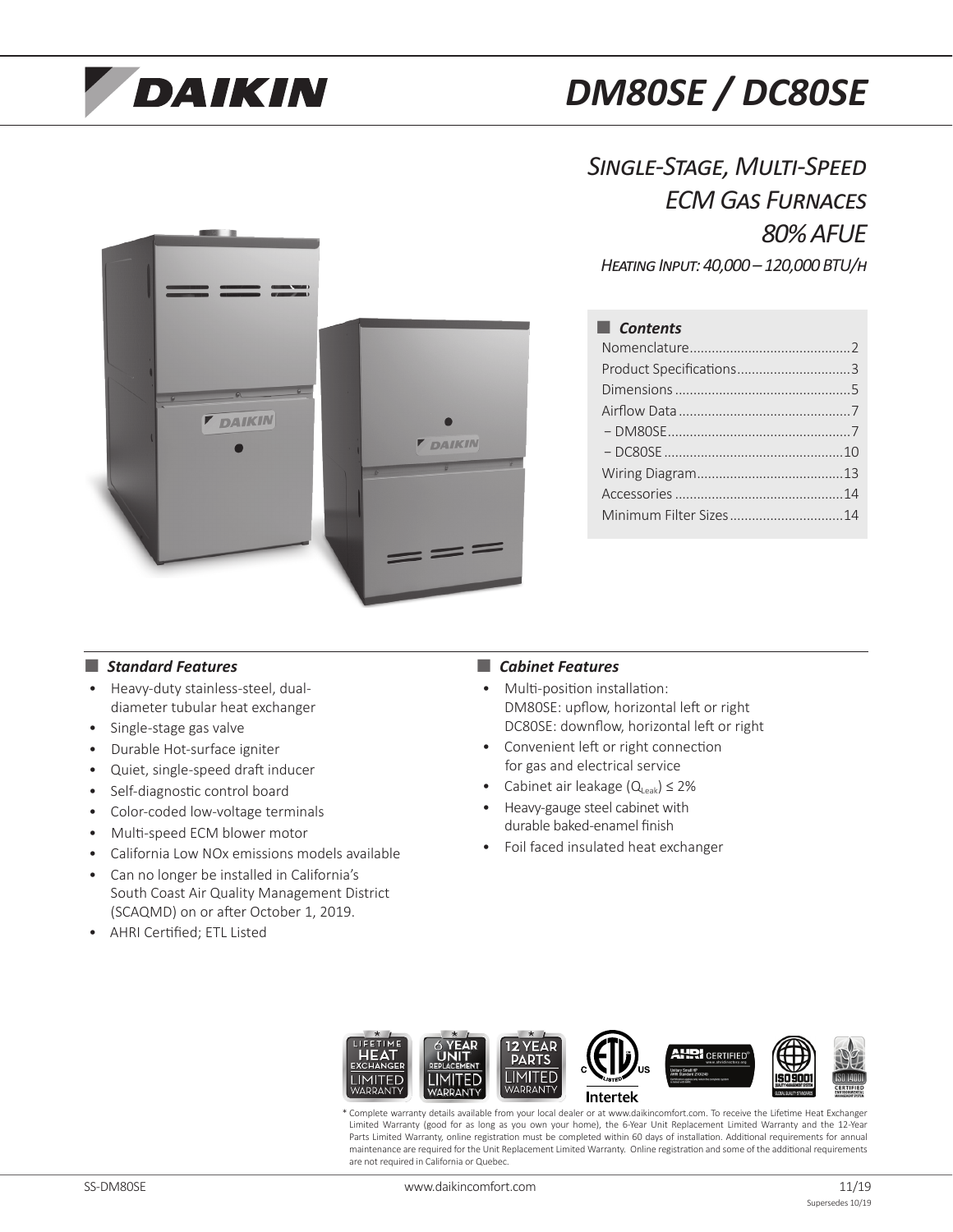|                                        |     |                                         |   | 60                                         | 3  | Α  | X  |    |    |                     |                       |
|----------------------------------------|-----|-----------------------------------------|---|--------------------------------------------|----|----|----|----|----|---------------------|-----------------------|
| $\overline{2}$<br>$\mathbf{1}$         | 3,4 | 5                                       | 6 | 7,8,9                                      | 10 | 11 | 12 | 13 | 14 |                     |                       |
|                                        |     |                                         |   |                                            |    |    |    |    |    |                     |                       |
|                                        |     |                                         |   |                                            |    |    |    |    |    |                     | <b>Minor Revision</b> |
|                                        |     |                                         |   |                                            |    |    |    |    |    |                     | A - Intial Release    |
|                                        |     |                                         |   |                                            |    |    |    |    |    |                     | B - 1st Revision      |
|                                        |     |                                         |   |                                            |    |    |    |    |    |                     |                       |
|                                        |     |                                         |   |                                            |    |    |    |    |    |                     | <b>Major Revision</b> |
|                                        |     |                                         |   |                                            |    |    |    |    |    |                     | A - Initial Release   |
|                                        |     |                                         |   |                                            |    |    |    |    |    |                     | B - 1st Revision      |
|                                        |     |                                         |   |                                            |    |    |    |    |    |                     |                       |
| 92 - 92% AFUE                          |     |                                         |   |                                            |    |    |    |    |    |                     | <b>Nox</b>            |
| 80 - 80% AFUE                          |     |                                         |   |                                            |    |    |    |    |    |                     | N - Natural Gas       |
|                                        |     |                                         |   |                                            |    |    |    |    |    |                     | X - Low Nox           |
|                                        |     |                                         |   |                                            |    |    |    |    |    |                     |                       |
|                                        |     |                                         |   |                                            |    |    |    |    |    |                     | <b>Cabinet Width</b>  |
|                                        |     |                                         |   |                                            |    |    |    |    |    | $A - 14"$           | $C - 21"$             |
|                                        |     |                                         |   |                                            |    |    |    |    |    | $B - 17\frac{1}{2}$ | $D - 24\frac{1}{2}$   |
|                                        |     |                                         |   |                                            |    |    |    |    |    |                     |                       |
| C - Variable Speed ECM / Communicating |     |                                         |   |                                            |    |    |    |    |    |                     | <b>Cabinet Width</b>  |
|                                        |     |                                         |   |                                            |    |    |    |    |    |                     | 2 - 800 CFM           |
|                                        |     |                                         |   |                                            |    |    |    |    |    |                     | 3 - 1200 CFM          |
|                                        |     |                                         |   |                                            |    |    |    |    |    |                     | 4 - 1600 CFM          |
|                                        |     |                                         |   |                                            |    |    |    |    |    |                     | 5 - 2000 CFM          |
|                                        |     |                                         |   |                                            |    |    |    |    |    |                     |                       |
|                                        |     | S - Single Stage<br>S - Multi-Speed PSC |   | 100 - 100,000 BTU/h<br>120 - 120,000 BTU/h |    |    |    |    |    |                     |                       |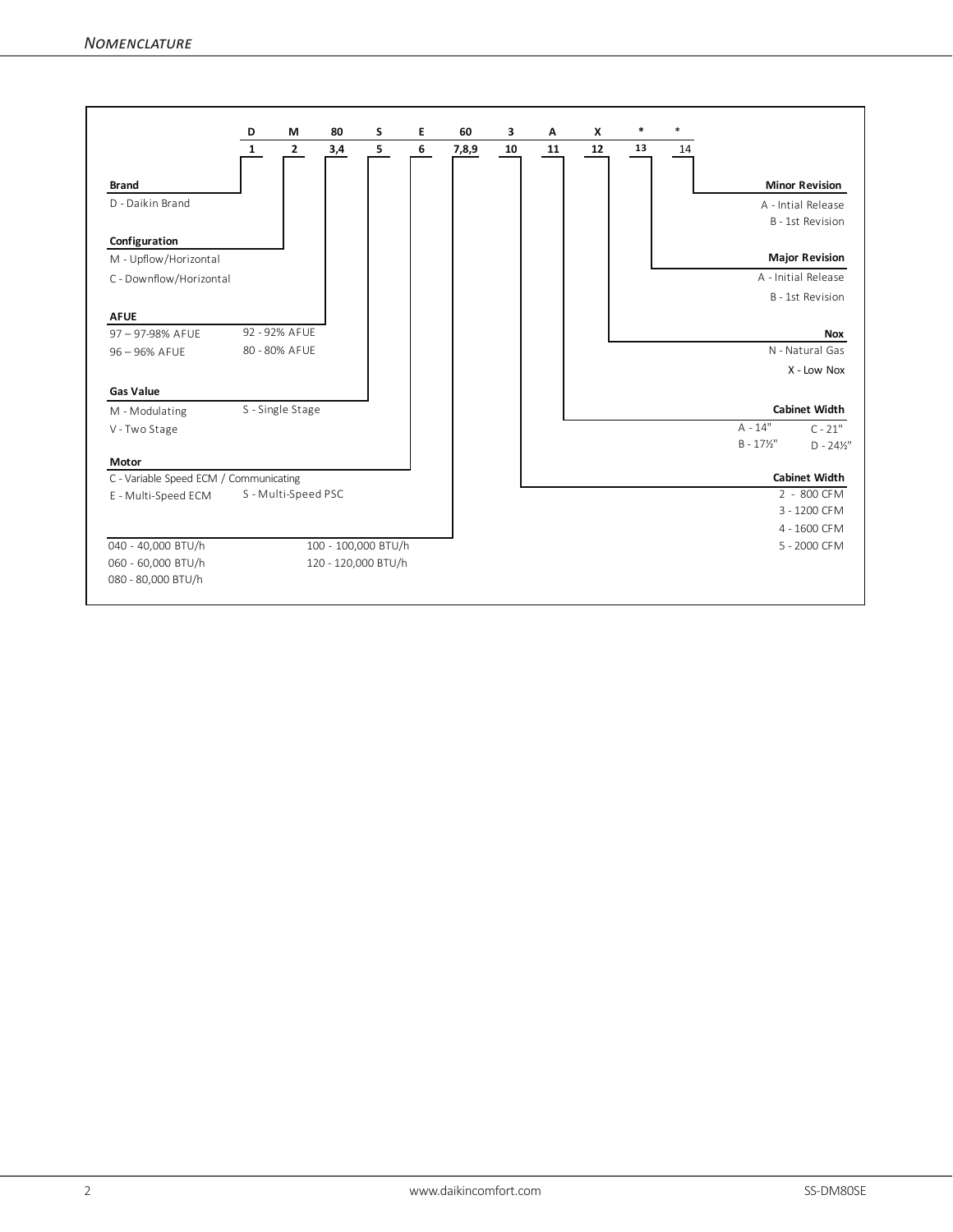|                                             | DM80SE<br>0403A*  | DM80SE<br>0603A*  | DM80SE<br>0604B*  | DM80SE<br>0803B*  | DM80SE<br>0804B* | DM80SE<br>0805C*   | DM80SE<br>1005C*   | DM80SE<br>1205D*   |
|---------------------------------------------|-------------------|-------------------|-------------------|-------------------|------------------|--------------------|--------------------|--------------------|
| <b>HEATING CAPACITY</b>                     |                   |                   |                   |                   |                  |                    |                    |                    |
| Input <sup>1</sup>                          | 40,000            | 60,000            | 60,000            | 80,000            | 80,000           | 80,000             | 100,000            | 120,000            |
| Natural Gas Output <sup>1</sup>             | 32,000            | 48,000            | 48,000            | 64,000            | 64,000           | 64,000             | 80,000             | 96,000             |
| LP Gas Output <sup>1</sup>                  | 32,000            | 48,000            | 48,000            | 64,000            | 64,000           | 64,000             | 80,000             | 96,000             |
| AFUE <sup>2</sup>                           | 80                | 80                | 80                | 80                | 80               | 80                 | 80                 | 80                 |
| Available AC @ 0.5" ESP                     | 3                 | 3                 | $\overline{4}$    | $\overline{4}$    | $\overline{4}$   | 5                  | 5                  | 5                  |
| Temperature Rise Range (°F)                 | $25 - 55$         | $20 - 50$         | $20 - 50$         | $35 - 65$         | $35 - 65$        | $35 - 65$          | $35 - 65$          | $40 - 70$          |
| <b>CIRCULATOR BLOWER</b>                    |                   |                   |                   |                   |                  |                    |                    |                    |
| Size $(D \times W)$                         | $10'' \times 6''$ | $10'' \times 6''$ | $10'' \times 8''$ | $10'' \times 8''$ | $10''$ x $8''$   | $10'' \times 10''$ | $10'' \times 10''$ | $11'' \times 10''$ |
| Horsepower @1075 RPM                        | $\frac{1}{2}$     | $\frac{1}{2}$     | $\frac{3}{4}$     | $\frac{1}{2}$     | $\frac{3}{4}$    | $\frac{3}{4}$      | $\frac{3}{4}$      | $\mathbf 1$        |
| No. of Speeds                               | 5                 | 5                 | 5                 | 5                 | 5                | 5                  | 5                  | 5                  |
| Vent Diameter <sup>3</sup>                  | 4"                | 4"                | 4"                | 4"                | 4"               | 4"                 | 4"                 | 4"                 |
| No. of Burners                              | 2                 | 3                 | 3                 | 4                 | $\overline{4}$   | 4                  | 5                  | 6                  |
| <b>ELECTRICAL DATA</b>                      |                   |                   |                   |                   |                  |                    |                    |                    |
| Min. Circuit Ampacity <sup>4</sup>          | 8.7               | 8.7               | 12.5              | 8.7               | 12.5             | 12.5               | 12.5               | 15.3               |
| Max. Overcurrent Device (amps) <sup>5</sup> | 15                | 15                | 15                | 15                | 15               | 15                 | 15                 | 20                 |
| <b>SHIP WEIGHT (LBS)</b>                    | 86                | 90                | 100               | 108               | 108              | 116                | 120                | 132                |

<sup>1</sup> Natural Gas BTU/h; for altitudes 0-4500' above sea level, reduce input rating by 4% for each 1000' above 4500' altitude.

² DOE AFUE based upon Isolated Combustion System (ICS)

<sup>3</sup> Vent and combustion air diameters may vary depending upon vent length. Refer to the latest editions of the National Fuel Gas Code NFPA 54/ANSI Z223.1 (in the USA) and the Canada National Standard of Canada, CAN/CSA B149.1 and CAN/CSA B142.2 (in Canada).

<sup>4</sup> Minimum Circuit Ampacity = (1.25 x Circulator Blower Amps) + ID Blower amps. Wire size should be determined in accordance with National Electrical Codes. Extensive wire runs will require larger wire sizes.

⁵ Maximum Overcurrent Protection Device refers to maximum recommended fuse or circuit breaker size. May use fuses or HACR-type circuit breakers of the same size as noted.

#### **Notes**

• All furnaces are manufactured for use on 115 VAC, 60 Hz, single-phase electrical supply.

• Gas Service Connection ½" FPT

• Important: Size fuses and wires properly and make electrical connections in accordance with the National Electrical Code and/or all existing local codes.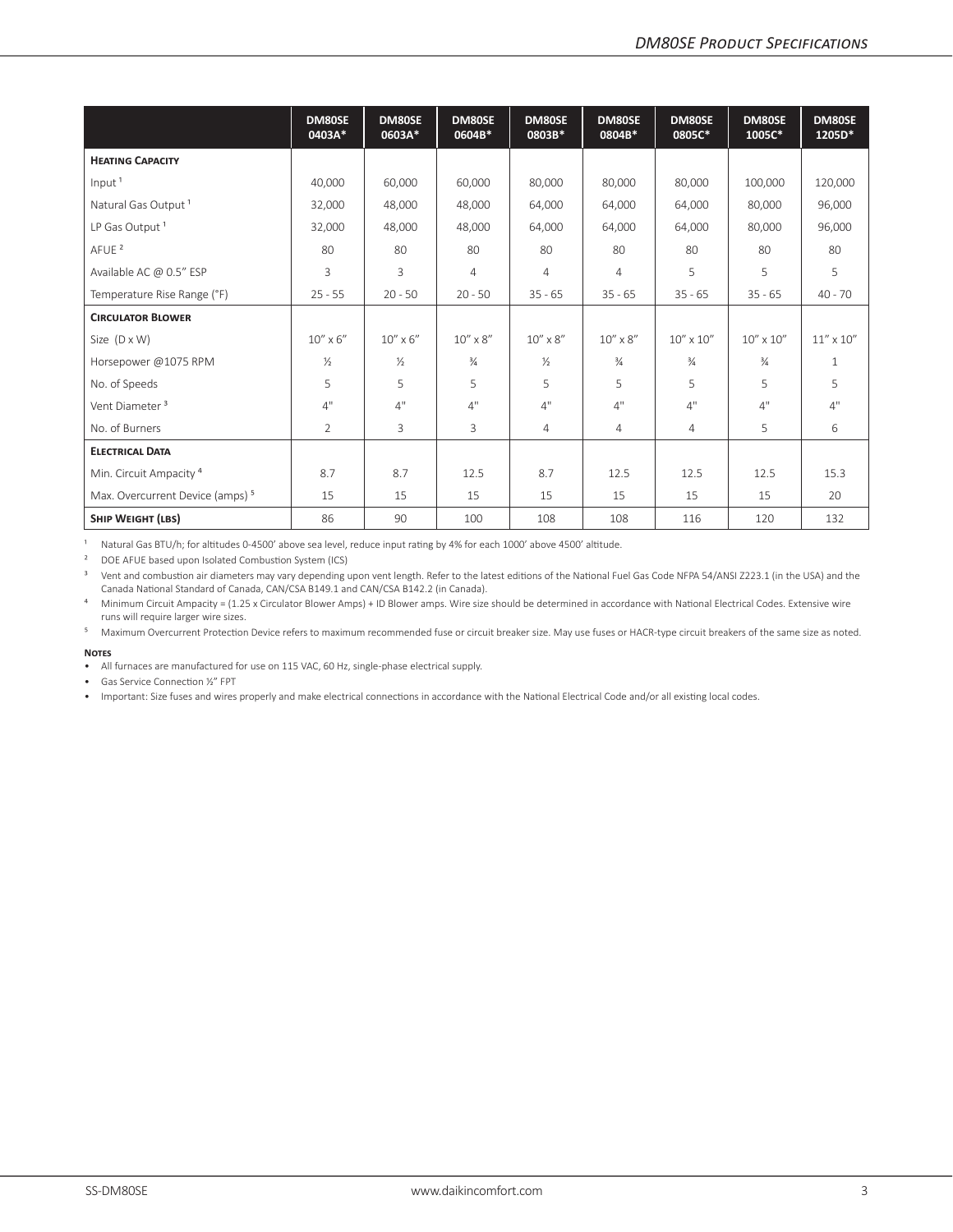|                                             | DC80SE<br>0403A* | DC80SE<br>0603A*  | DC80SE<br>0804B*  | DC80SE<br>1005C*   |
|---------------------------------------------|------------------|-------------------|-------------------|--------------------|
| <b>HEATING CAPACITY</b>                     |                  |                   |                   |                    |
| Input <sup>1</sup>                          | 40,000           | 60,000            | 80,000            | 100,000            |
| Natural Gas Output <sup>1</sup>             | 32,000           | 48,000            | 64,000            | 80,000             |
| LP Gas Output <sup>1</sup>                  | 32,000           | 48,000            | 64,000            | 80,000             |
| AFUE <sup>2</sup>                           | 80               | 80                | 80                | 80                 |
| Available AC @ 0.5" ESP                     | 3                | 3                 | 4                 | 5                  |
| Temperature Rise Range (°F)                 | $25 - 55$        | 30-60             | $35 - 65$         | $40 - 70$          |
| <b>CIRCULATOR BLOWER</b>                    |                  |                   |                   |                    |
| Size $(D \times W)$                         | $10''$ x $6''$   | $10'' \times 6''$ | $10'' \times 8''$ | $10'' \times 10''$ |
| Horsepower @1075 RPM                        | $\frac{1}{2}$    | $\frac{1}{2}$     | $\frac{1}{2}$     | $\frac{3}{4}$      |
| No. of Speeds                               | 5                | 5                 | 5                 | 5                  |
| Vent Diameter <sup>3</sup>                  | 4''              | 4''               | 4"                | 4''                |
| No. of Burners                              | $\overline{2}$   | 3                 | $\overline{4}$    | 5                  |
| <b>ELECTRICAL DATA</b>                      |                  |                   |                   |                    |
| Min. Circuit Ampacity <sup>4</sup>          | 8.7              | 8.7               | 12.45             | 15.3               |
| Max. Overcurrent Device (amps) <sup>5</sup> | 15               | 15                | 15                | 20                 |
| SHIP WEIGHT (LBS)                           | 90               | 94                | 107               | 115                |

<sup>1</sup> Natural Gas BTU/h; for altitudes 0-4500' above sea level, reduce input rating by 4% for each 1000' above 4500' altitude.

² DOE AFUE based upon Isolated Combustion System (ICS)

<sup>3</sup> Vent and combustion air diameters may vary depending upon vent length. Refer to the latest editions of the National Fuel Gas Code NFPA 54/ANSI Z223.1 (in the USA) and the Canada National Standard of Canada, CAN/CSA B149.1 and CAN/CSA B142.2 (in Canada).

⁴ Minimum Circuit Ampacity = (1.25 x Circulator Blower Amps) + ID Blower amps. Wire size should be determined in accordance with National Electrical Codes. Extensive wire runs will require larger wire sizes.

⁵ Maximum Overcurrent Protection Device refers to maximum recommended fuse or circuit breaker size. May use fuses or HACR-type circuit breakers of the same size as noted.

#### **Notes**

• All furnaces are manufactured for use on 115 VAC, 60 Hz, single-phase electrical supply.

• Gas Service Connection ½" FPT

• Important: Size fuses and wires properly and make electrical connections in accordance with the National Electrical Code and/or all existing local codes.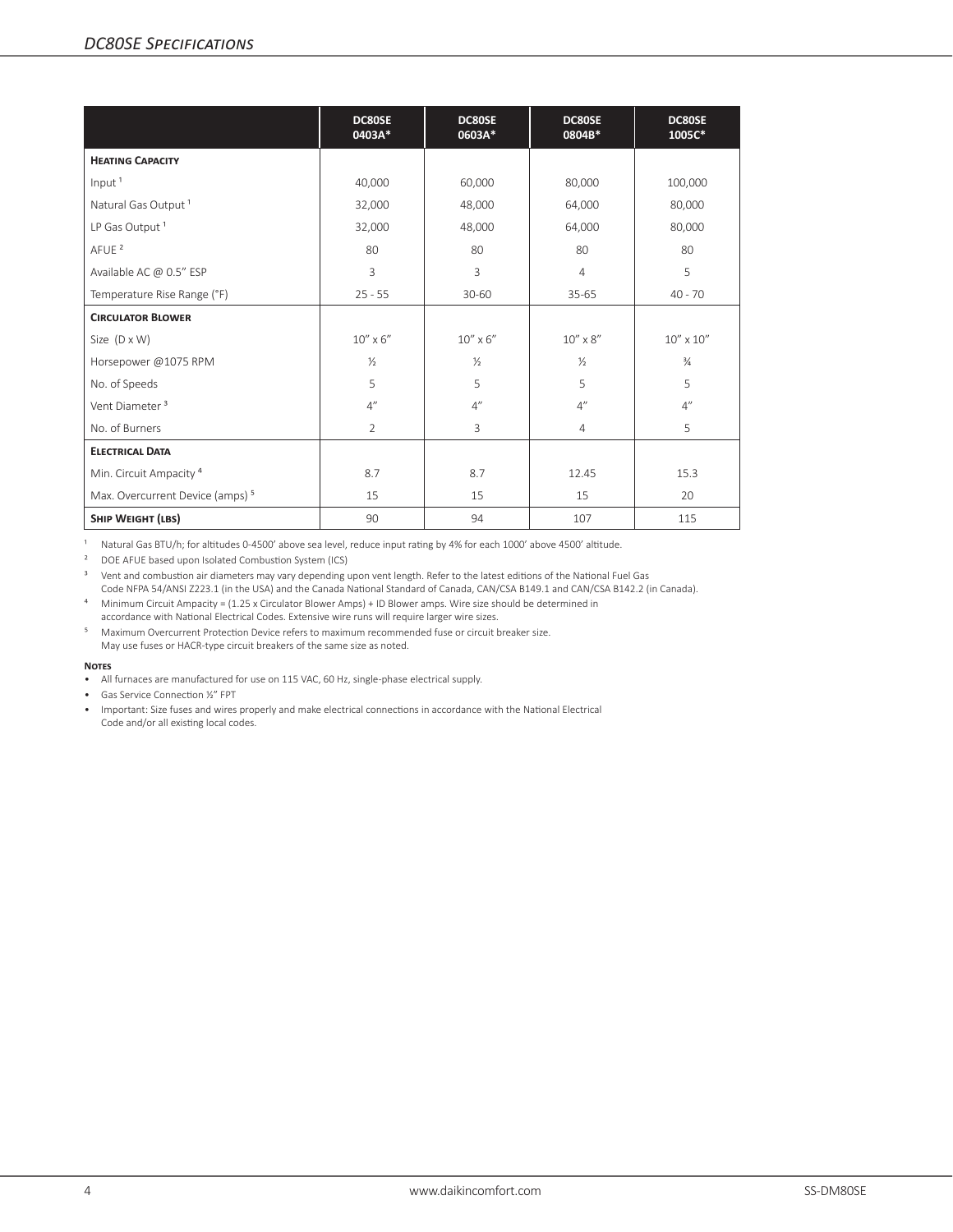

| <b>MODEL</b> | A                 | B               | <b>MODEL</b> | A                 |  |
|--------------|-------------------|-----------------|--------------|-------------------|--|
| DM80SE0403A* | 14"               | $12\frac{1}{2}$ | DM80SE0805C* | 21"               |  |
| DM80SE0603A* | 14"               | $12\frac{1}{2}$ | DM80SE1005C* | 21"               |  |
| DM80SE0604B* | $17\frac{1}{2}$ " | 16"             | DM80SE1205D* | $24\frac{1}{2}$ " |  |
| DM80SE0803B* | $17\frac{1}{2}$ " | 16"             |              |                   |  |
| DM80SE0804B* | $17\frac{1}{2}$   | 16"             |              |                   |  |

| <b>MODEL</b> | A    | B                 | <b>MODEL</b> | A                 | в      |
|--------------|------|-------------------|--------------|-------------------|--------|
| $3A*$        | 14"  | $12\frac{1}{2}$ " | DM80SE0805C* | 21"               | 191/2" |
| $3A*$        | 14"  | $12\frac{1}{2}$ " | DM80SE1005C* | 21"               | 191/2" |
| $04B*$       | 17%" | 16"               | DM80SE1205D* | $24\frac{1}{2}$ " | 23"    |

#### **Notes**

• Line voltage wiring can enter through the right or left side of furnace.

Low-voltage wiring can enter through the right or left side of furnace.

• Conversion kits for high-altitude (5500+ ft) natural gas operation are available.

• Installer must supply the following gas line fittings, according to which entrance is used: Left: One 90º street elbow; one 2½" pipe nipple; one 90º elbow; straight pipe; one ground joint union Right: Straight pipe to reach gas valve

#### *Minimum Clearances to Combustible Materials*

|                 |                                             |        |               | <b>VENT</b> | TOP <sup>1</sup>      |   |  |
|-----------------|---------------------------------------------|--------|---------------|-------------|-----------------------|---|--|
|                 | <b>REAR</b><br><b>FRONT</b><br><b>SIDES</b> |        | <b>BOTTOM</b> | <b>SW</b>   | Ð                     |   |  |
| $\overline{AB}$ |                                             | $\sim$ | ◡             | $-11$       | $\sim$ $\prime\prime$ | 1 |  |

C = If placed on combustible floor, the floor MUST be wood ONLY.

#### **Notes**

- For servicing or cleaning, a 24" front clearance is recommended.
- Unit connections (electrical, flue, and drain) may necessitate greater clearances than the minimum clearances listed above.
- In all cases, accessibility clearance must take precedence over clearances from the enclosure where accessibility clearances are greater.
- Refer to the appropriate USA and Canadian codes:
	- In the USA: the National Fuel Gas Code NFPA 54 / ANSI Z223.1
	- In Canada: the Canada National Standard of Canada, CAN/CSA B149.1 and CAN/CSA B142.2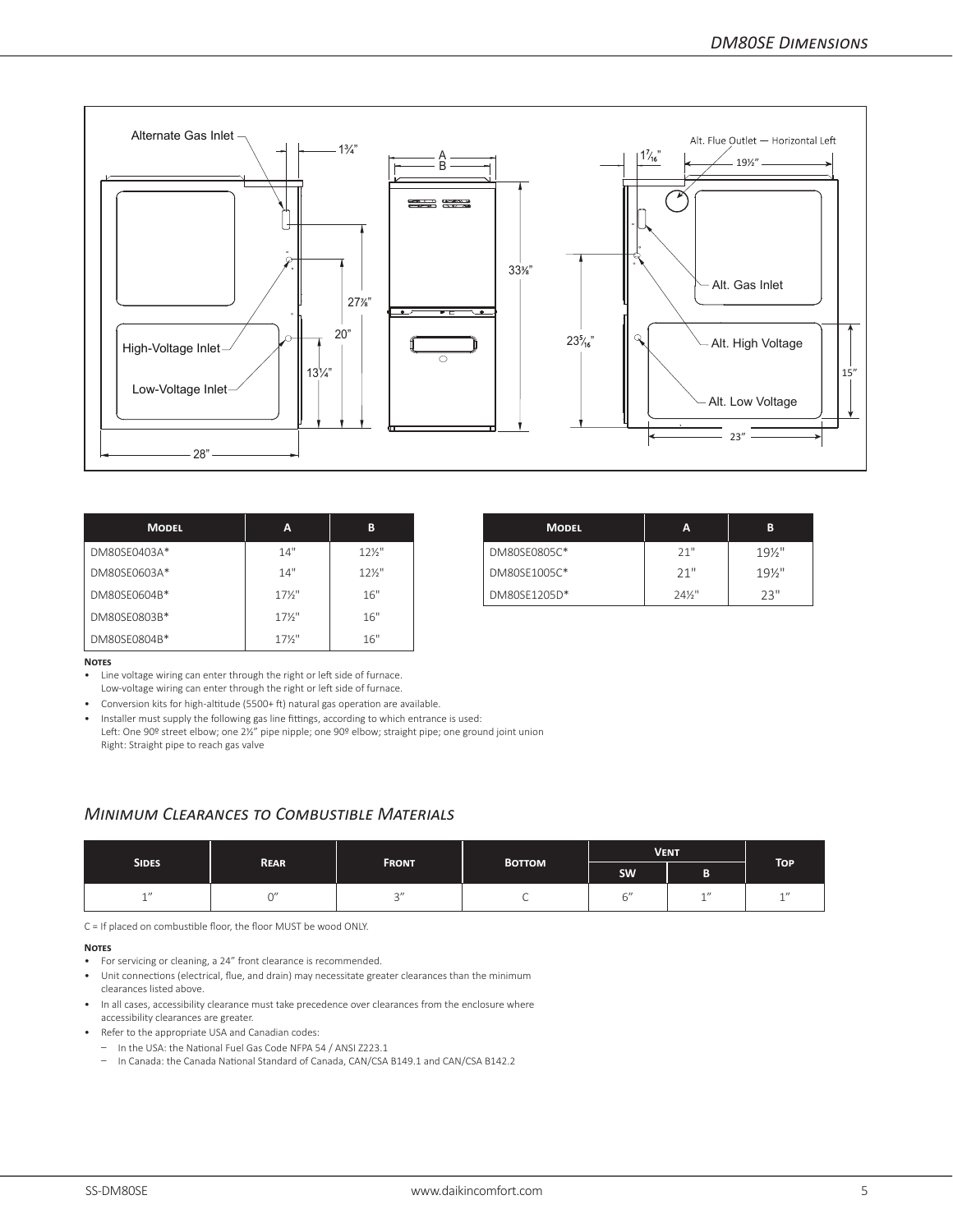

| <b>MODEL</b> | А               | в               |
|--------------|-----------------|-----------------|
| DC80SE0403A* | 14''            | $12\frac{1}{2}$ |
| DC80SE0603A* | 14''            | $12\frac{1}{2}$ |
| DC80SE0804B* | $17\frac{1}{2}$ | 16''            |
| DC80SF1005C* | 21"             | $19\%$ "        |

#### **Notes**

- Line voltage wiring can enter through the right or left side of furnace. Low-voltage wiring can enter through the right or left side of furnace.
- Conversion kits for high-altitude (4500+ Ft.) natural gas operation are available. Contact your Daikin distributor or dealer for details.
- Installer must supply the following gas line fittings, according to which entrance is used: Left: One 90º street elbow; one 2½" pipe nipple; one 90º elbow; straight pipe; one ground joint union Right: Straight pipe to reach gas valve

#### *Minimum Clearances to Combustible Materials*

|              |             |                    | VENT <sup>2</sup>        |      |                    |
|--------------|-------------|--------------------|--------------------------|------|--------------------|
| <b>SIDES</b> | <b>REAR</b> | FRONT <sup>1</sup> | <b>SW</b>                | B    | <b>TOP</b>         |
| $A$ $H$      | $\sim$ "    | $\sim$<br>◡        | $\overline{\phantom{a}}$ | $-1$ | $1$ $\prime\prime$ |

<sup>1</sup> 24" clearance for serviceability recommended.

<sup>2</sup> Single Wall Vent (SW) to be used only as a connector. Refer to the latest editions of the National Fuel Gas Code NFPA 54/ ANSI Z223.1 (in the USA) and the Canada National Standard of Canada, CAN/CSA B149.1 and CAN/CSA B142.2 (in Canada).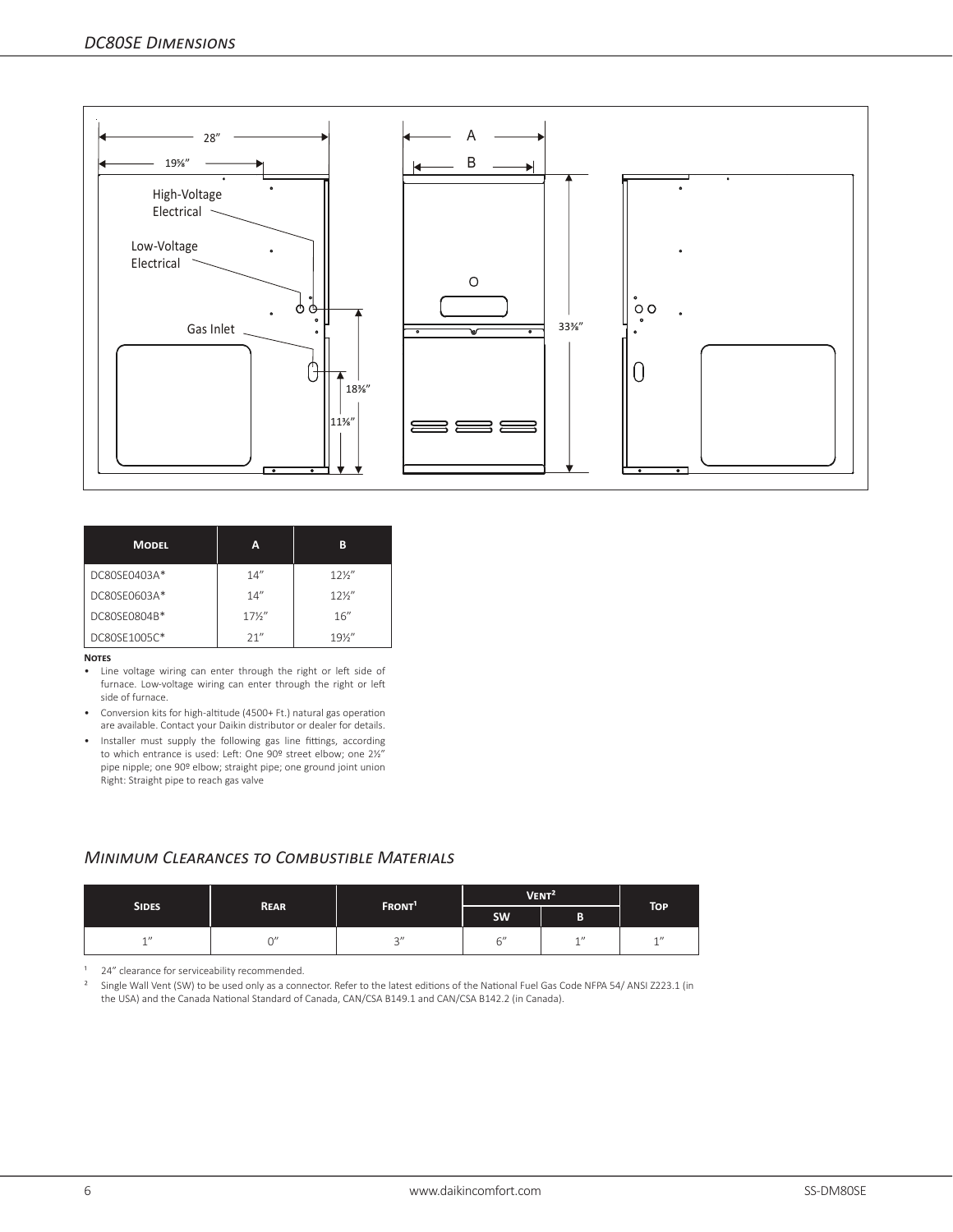| <b>EXTERNAL STATIC PRESSURE, (INCHES WATER COLUMN)</b><br><b>DIP</b> |                 |            |             |            |             |            |             |            |             |            |             |            |             |            |             |            |             |
|----------------------------------------------------------------------|-----------------|------------|-------------|------------|-------------|------------|-------------|------------|-------------|------------|-------------|------------|-------------|------------|-------------|------------|-------------|
| <b>MODEL</b>                                                         | <b>SWITCHES</b> | 0.1        |             |            | 0.2         |            | 0.3         | 0.4        |             | 0.5        |             |            | 0.6         | 0.7        |             | 0.8        |             |
|                                                                      | $S2-1, S2-2$    | <b>CFM</b> | <b>RISE</b> | <b>CFM</b> | <b>RISE</b> | <b>CFM</b> | <b>RISE</b> | <b>CFM</b> | <b>RISE</b> | <b>CFM</b> | <b>RISE</b> | <b>CFM</b> | <b>RISE</b> | <b>CFM</b> | <b>RISE</b> | <b>CFM</b> | <b>RISE</b> |
|                                                                      | OFF OFF         | 658        | 45          | 603        | 49          | 550        | 54          | 495        | 60          | 441        | 67          | 388        | 76          | 331        | 90          | 286        | 104         |
| DM80SE                                                               | ON OFF*         | 750        | 40          | 703        | 42          | 651        | 46          | 600        | 49          | 553        | 54          | 504        | 59          | 456        | 65          | 409        | 72          |
| 0403A*                                                               | ON ON           | 923        | 32          | 865        | 34          | 824        | 36          | 802        | 37          | 759        | 39          | 715        | 41          | 674        | 44          | 631        | 47          |
|                                                                      | OFF ON**        | 1138       | N/A         | 1093       | N/A         | 1057       | N/A         | 1016       | N/A         | 981        | N/A         | 945        | N/A         | 912        | N/A         | 876        | N/A         |
|                                                                      | OFF OFF         | 681        | 65          | 617        | 72          | 566        | 79          | 511        | 87          | 458        | 97          | 405        | 110         | 358        | 124         | 311        | 143         |
| DM80SF                                                               | ON OFF*         | 1328       | 33          | 1274       | 35          | 1231       | 36          | 1192       | 37          | 1155       | 38          | 1114       | 40          | 1081       | 41          | 1047       | 42          |
| 0603A*                                                               | ON ON           | 964        | 46          | 906        | 49          | 856        | 52          | 810        | 55          | 788        | 56          | 745        | 60          | 702        | 63          | 662        | 67          |
|                                                                      | OFF ON          | 1151       | 39          | 1091       | 41          | 1050       | 42          | 1007       | 44          | 964        | 46          | 926        | 48          | 885        | 50          | 850        | 52          |
|                                                                      | OFF OFF         | 757        | 59          | 683        | 65          | 618        | 72          | 558        | 80          | 486        | 91          | 414        | 107         | 354        | 126         | 278        | 160         |
| DM80SE                                                               | ON OFF*         | 1320       | 34          | 1264       | 35          | 1217       | 37          | 1171       | 38          | 1131       | 39          | 1091       | 41          | 1049       | 42          | 1007       | 44          |
| 0604B*                                                               | ON ON           | 1406       | 32          | 1358       | 33          | 1314       | 34          | 1267       | 35          | 1226       | 36          | 1205       | 37          | 1189       | 37          | 1147       | 39          |
|                                                                      | OFF ON**        | 1590       | N/A         | 1542       | N/A         | 1499       | N/A         | 1454       | N/A         | 1418       | N/A         | 1413       | N/A         | 1390       | N/A         | 1356       | N/A         |
|                                                                      | OFF OFF         | 706        | 84          | 631        | 94          | 563        | 105         | 486        | 122         | 404        | 147         | 338        | 175         | 280        | 212         | 232        | 255         |
| DM80SE                                                               | ON OFF*         | 1231       | 48          | 1185       | 50          | 1136       | 52          | 1093       | 54          | 1049       | 56          | 1004       | 59          | 956        | 62          | 908        | 65          |
| 0803B*                                                               | ON ON           | 1133       | 52          | 1009       | 59          | 956        | 62          | 903        | 66          | 856        | 69          | 804        | 74          | 774        | 77          | 722        | 82          |
|                                                                      | OFF ON          | 1160       | 51          | 1107       | 54          | 1060       | 56          | 1011       | 59          | 965        | 61          | 920        | 64          | 868        | 68          | 818        | 72          |
|                                                                      | OFF OFF         | 743        | 80          | 668        | 89          | 599        | 99          | 522        | 114         | 432        | 137         | 366        | 162         | 312        | 190         | 258        | 230         |
| DM80SE                                                               | ON OFF*         | 1408       | 42          | 1369       | 43          | 1319       | 45          | 1282       | 46          | 1242       | 48          | 1219       | 49          | 1193       | 50          | 1150       | 52          |
| 0804B*                                                               | ON ON           | 1179       | 50          | 1123       | 53          | 1073       | 55          | 1025       | 58          | 972        | 61          | 949        | 62          | 924        | 64          | 869        | 68          |
|                                                                      | OFF ON**        | 1574       | N/A         | 1521       | N/A         | 1481       | N/A         | 1439       | N/A         | 1398       | N/A         | 1374       | N/A         | 1335       | N/A         | 1295       | N/A         |
|                                                                      | OFF OFF         | 822        | 72          | 754        | 79          | 652        | 91          | 566        | 105         | 499        | 119         | 428        | 138         | 346        | 171         | 294        | 202         |
| DM80SE                                                               | ON OFF*         | 1352       | 44          | 1281       | 46          | 1218       | 49          | 1152       | 51          | 1076       | 55          | 1026       | 58          | 964        | 61          | 901        | 66          |
| 0805C*                                                               | ON ON**         | 1669       | N/A         | 1595       | N/A         | 1527       | N/A         | 1463       | N/A         | 1407       | N/A         | 1402       | N/A         | 1363       | N/A         | 1336       | N/A         |
|                                                                      | OFF ON**        | 1904       | N/A         | 1832       | N/A         | 1777       | N/A         | 1727       | N/A         | 1678       | N/A         | 1630       | N/A         | 1579       | N/A         | 1523       | N/A         |
|                                                                      | OFF OFF         | 789        | 94          | 719        | 103         | 637        | 116         | 545        | 136         | 458        | 162         | 378        | 196         | 324        | 229         | 273        | 271         |
| DM80SE                                                               | ON OFF*         | 1567       | 47          | 1516       | 49          | 1466       | 51          | 1423       | 52          | 1388       | 53          | 1342       | 55          | 1293       | 57          | 1243       | 60          |
| 1005C*                                                               | ON ON           | 1424       | 52          | 1378       | 54          | 1330       | 56          | 1274       | 58          | 1226       | 60          | 1172       | 63          | 1119       | 66          | 1071       | 69          |
|                                                                      | OFF ON**        | 1810       | N/A         | 1764       | N/A         | 1718       | N/A         | 1682       | N/A         | 1633       | N/A         | 1596       | N/A         | 1549       | N/A         | 1510       | N/A         |
|                                                                      | OFF OFF         | 815        | 109         | 742        | 120         | 662        | 134         | 590        | 151         | 503        | 177         | 422        | 211         | 362        | 246         | 299        | 297         |
| DM80SE                                                               | ON OFF*         | 1701       | 52          | 1641       | 54          | 1591       | 56          | 1544       | 58          | 1497       | 59          | 1453       | 61          | 1408       | 63          | 1372       | 65          |
| 1205D*                                                               | ON ON           | 1434       | 62          | 1388       | 64          | 1336       | 67          | 1281       | 69          | 1230       | 72          | 1202       | 74          | 1178       | 75          | 1121       | 79          |
|                                                                      | OFF ON**        | 1831       | N/A         | 1770       | N/A         | 1723       | N/A         | 1677       | N/A         | 1630       | N/A         | 1590       | N/A         | 1547       | N/A         | 1506       | N/A         |

#### **CFM & Temperature Rise vs. External Static Pressure**

 $1$  at 0.5" ESP

#### **Notes**

• CFM in chart is without filter(s). Filters do not ship with this furnace, but must be provided by the installer.

If the furnace requires two return filters, this chart assumes both filters are installed. • All furnaces ship as high-speed cooling and medium-speed heating. Installer must adjust blower cooling and heating speed as needed.

• For most jobs, about 400 CFM per ton when cooling is desirable.

• INSTALLATION IS TO BE ADJUSTED TO OBTAIN TEMPERATURE RISE WITHIN THE RANGE SPECIFIED ON THE RATING PLATE.

• This chart is for information only. For satisfactory operation, external static pressure must not exceed value shown on the rating plate.

• The dashed (----) areas indicate a temperature rise not recommended for this model.

• At higher altitudes, a properly derated unit will have approximately the same temperature rise at a particular CFM, while ESP at the CFM will be lower.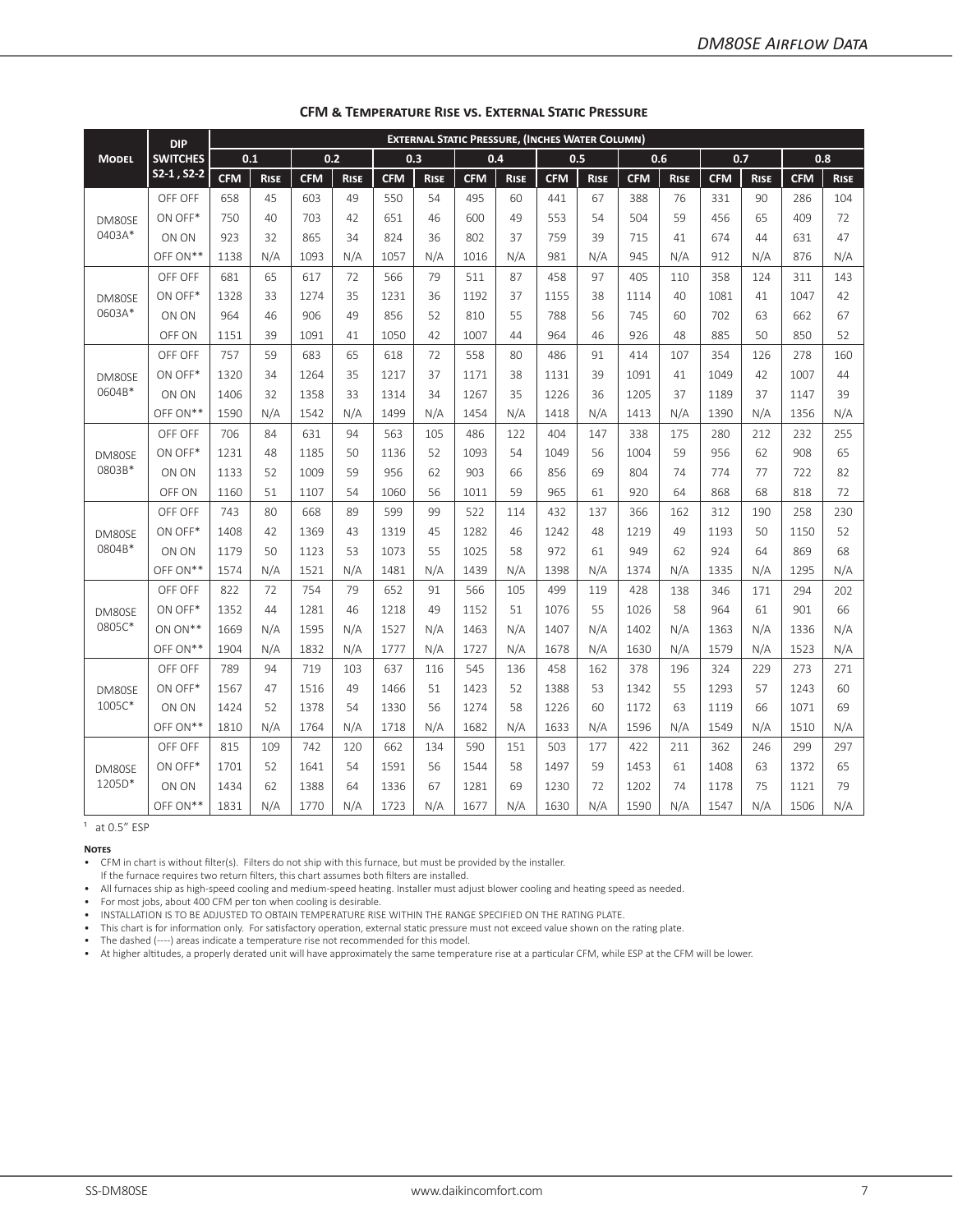|                  |                                     | <b>EXTERNAL STATIC PRESSURE, (INCHES WATER COLUMN)</b> |            |            |            |            |            |            |            |            |              |  |  |  |
|------------------|-------------------------------------|--------------------------------------------------------|------------|------------|------------|------------|------------|------------|------------|------------|--------------|--|--|--|
| <b>MODEL</b>     | <b>DIP SWITCHES</b><br>$52-3, 52-4$ | 0.1                                                    | 0.2        | 0.3        | 0.4        | 0.5        | 0.6        | 0.7        | 0.8        | 0.9        | $\mathbf{1}$ |  |  |  |
|                  |                                     | <b>CFM</b>                                             | <b>CFM</b> | <b>CFM</b> | <b>CFM</b> | <b>CFM</b> | <b>CFM</b> | <b>CFM</b> | <b>CFM</b> | <b>CFM</b> | <b>CFM</b>   |  |  |  |
|                  | OFF OFF                             | 658                                                    | 603        | 550        | 495        | 441        | 388        | 331        | 286        | 238        | 198          |  |  |  |
| DM80SE           | ON OFF*                             | 750                                                    | 703        | 651        | 600        | 553        | 504        | 456        | 409        | 362        | 322          |  |  |  |
| 0403A*           | ON ON                               | 1138                                                   | 1093       | 1057       | 1016       | 981        | 945        | 912        | 876        | 836        | 744          |  |  |  |
|                  | OFF ON**                            | 1367                                                   | 1321       | 1286       | 1255       | 1223       | 1190       | 1160       | 1133       | 1099       | 1068         |  |  |  |
|                  | OFF OFF                             | 681                                                    | 617        | 566        | 511        | 458        | 405        | 358        | 311        | 265        | 215          |  |  |  |
| DM80SE           | ON OFF*                             | 1328                                                   | 1274       | 1231       | 1192       | 1155       | 1114       | 1081       | 1047       | 1013       | 978          |  |  |  |
| 0603A*           | ON ON                               | 1151                                                   | 1091       | 1050       | 1007       | 964        | 926        | 885        | 850        | 813        | 800          |  |  |  |
|                  | OFF ON                              | 1389                                                   | 1341       | 1295       | 1258       | 1221       | 1176       | 1140       | 1105       | 1076       | 1043         |  |  |  |
|                  | OFF OFF                             | 757                                                    | 683        | 618        | 558        | 486        | 414        | 354        | 278        | 237        | 204          |  |  |  |
| DM80SE           | ON OFF*                             | 1320                                                   | 1264       | 1217       | 1171       | 1131       | 1091       | 1049       | 1007       | 965        | 923          |  |  |  |
| 0604B*           | ON ON                               | 1590                                                   | 1542       | 1499       | 1454       | 1418       | 1390       | 1356       | 1321       | 1282       | 1245         |  |  |  |
|                  | OFF ON**                            | 1804                                                   | 1757       | 1712       | 1676       | 1637       | 1600       | 1566       | 1529       | 1501       | 1466         |  |  |  |
|                  | OFF OFF                             | 706                                                    | 631        | 563        | 486        | 404        | 338        | 280        | 232        | 194        | 118          |  |  |  |
| DM80SE<br>0803B* | ON OFF*                             | 1231                                                   | 1185       | 1136       | 1093       | 1049       | 1004       | 956        | 908        | 862        | 835          |  |  |  |
|                  | ON ON                               | 1160                                                   | 1107       | 1060       | 1011       | 965        | 920        | 868        | 818        | 794        | 741          |  |  |  |
|                  | OFF ON                              | 1402                                                   | 1358       | 1317       | 1274       | 1234       | 1195       | 1154       | 1113       | 1069       | 1033         |  |  |  |
|                  | OFF OFF                             | 743                                                    | 668        | 599        | 522        | 432        | 366        | 312        | 258        | 213        | 158          |  |  |  |
| DM80SE           | ON OFF*                             | 1408                                                   | 1369       | 1319       | 1282       | 1242       | 1193       | 1150       | 1109       | 1069       | 1025         |  |  |  |
| 0804B*           | ON ON                               | 1574                                                   | 1521       | 1481       | 1439       | 1398       | 1374       | 1335       | 1295       | 1259       | 1219         |  |  |  |
|                  | OFF ON**                            | 1810                                                   | 1756       | 1711       | 1675       | 1637       | 1602       | 1569       | 1536       | 1500       | 1462         |  |  |  |
|                  | OFF OFF                             | 822                                                    | 754        | 652        | 466        | 499        | 428        | 346        | 294        | 246        | 202          |  |  |  |
| DM80SE           | ON OFF*                             | 1352                                                   | 1281       | 1218       | 1152       | 1076       | 1026       | 964        | 901        | 833        | 790          |  |  |  |
| 0805C*           | ON ON**                             | 1904                                                   | 1932       | 1777       | 1727       | 1678       | 1630       | 1579       | 1523       | 1469       | 1426         |  |  |  |
|                  | OFF ON**                            | 2202                                                   | 2137       | 2080       | 2033       | 1985       | 1947       | 1903       | 1859       | 1791       | 1721         |  |  |  |
|                  | OFF OFF                             | 789                                                    | 719        | 637        | 545        | 458        | 378        | 324        | 273        | 222        | 179          |  |  |  |
| DM80SE           | ON OFF*                             | 1567                                                   | 1516       | 1466       | 1423       | 1388       | 1342       | 1293       | 1243       | 1195       | 1146         |  |  |  |
| 1005C*           | ON ON                               | 1810                                                   | 1764       | 1718       | 1682       | 1633       | 1596       | 1549       | 1510       | 1466       | 1425         |  |  |  |
|                  | OFF ON**                            | 2111                                                   | 2085       | 2052       | 2027       | 1988       | 1968       | 1949       | 1917       | 1876       | 1840         |  |  |  |
|                  | OFF OFF                             | 815                                                    | 742        | 662        | 590        | 503        | 422        | 362        | 299        | 232        | 179          |  |  |  |
| DM80SE           | ON OFF*                             | 1701                                                   | 1641       | 1591       | 1544       | 1497       | 1453       | 1408       | 1372       | 1340       | 1295         |  |  |  |
| 1205D*           | ON ON                               | 1831                                                   | 1770       | 1723       | 1677       | 1630       | 1593       | 1547       | 1506       | 1464       | 1416         |  |  |  |
|                  | OFF ON**                            | 2226                                                   | 2165       | 2126       | 2083       | 2048       | 2011       | 1983       | 1945       | 1905       | 1875         |  |  |  |

#### **Circulation airflow data**

 $1$  at 0.5 $"$  ESP

#### **Notes**

• CFM in chart is without filter(s). Filters do not ship with this furnace, but must be provided by the installer.

If the furnace requires two return filters, this chart assumes both filters are installed. • All furnaces ship as high-speed cooling and medium-speed heating. Installer must adjust blower cooling and heating speed as needed.

• For most jobs, about 400 CFM per ton when cooling is desirable.

• INSTALLATION IS TO BE ADJUSTED TO OBTAIN TEMPERATURE RISE WITHIN THE RANGE SPECIFIED ON THE RATING PLATE.

• This chart is for information only. For satisfactory operation, external static pressure must not exceed value shown on the rating plate.

• The dashed (----) areas indicate a temperature rise not recommended for this model.

• At higher altitudes, a properly derated unit will have approximately the same temperature rise at a particular CFM, while ESP at the CFM will be lower.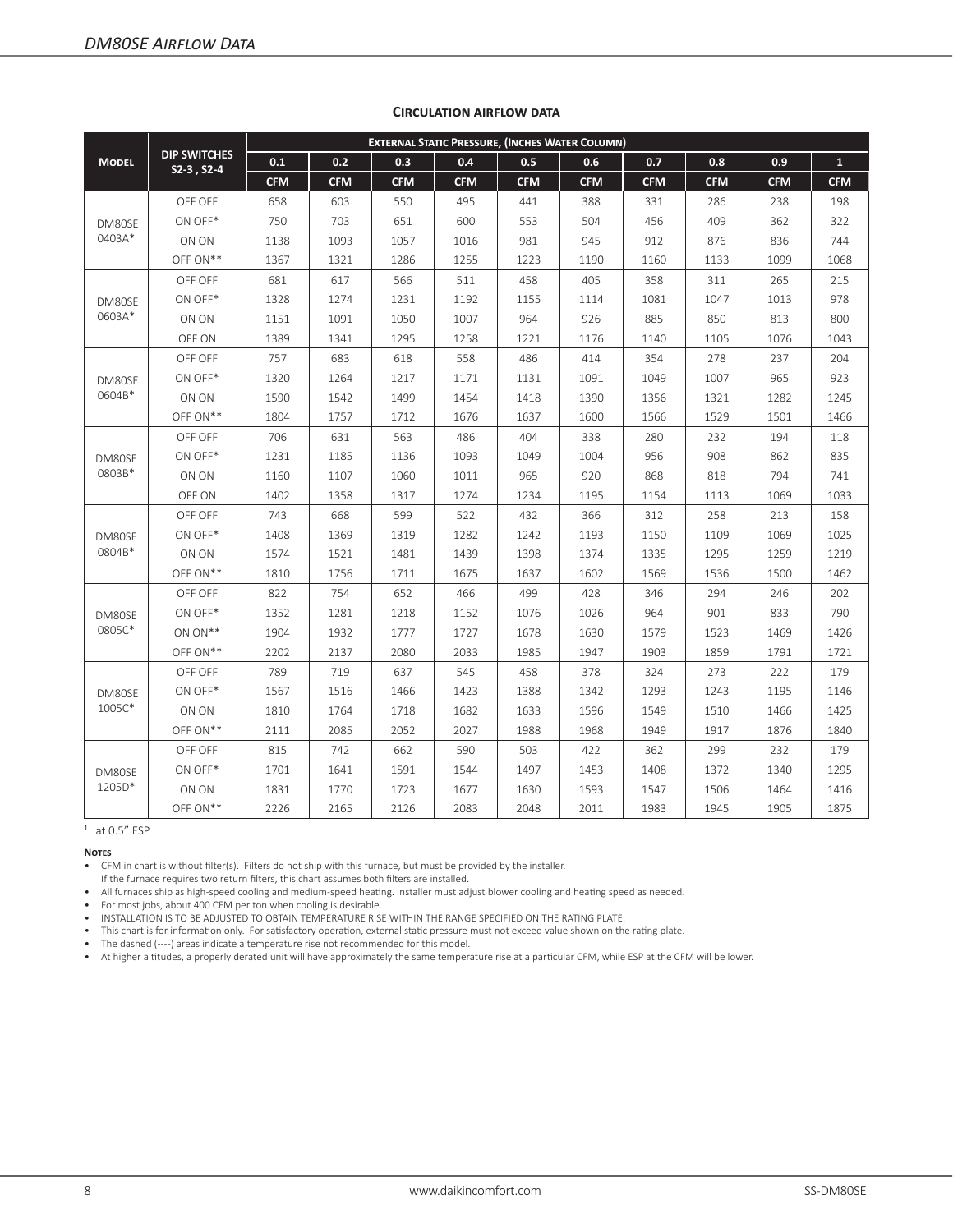|                  |                                                 |              |              |              |              |              | <b>EXTERNAL STATIC PRESSURE, (INCHES WATER COLUMN)</b> |              |              |              |              |
|------------------|-------------------------------------------------|--------------|--------------|--------------|--------------|--------------|--------------------------------------------------------|--------------|--------------|--------------|--------------|
| <b>MODEL</b>     | <b>DIP SWITCHES</b><br>$S1-1$ , $S1-2$ , $S1-3$ | 0.1          | 0.2          | 0.3          | 0.4          | 0.5          | 0.6                                                    | 0.7          | 0.8          | 0.9          | $\mathbf{1}$ |
|                  |                                                 | <b>CFM</b>   | <b>CFM</b>   | <b>CFM</b>   | <b>CFM</b>   | <b>CFM</b>   | <b>CFM</b>                                             | <b>CFM</b>   | <b>CFM</b>   | <b>CFM</b>   | <b>CFM</b>   |
|                  | OFF OFF OFF                                     | 658          | 603          | 550          | 495          | 441          | 388                                                    | 331          | 286          | 238          | 198          |
|                  | OFF ON ON                                       | 658          | 603          | 550          | 495          | 441          | 388                                                    | 331          | 286          | 238          | 198          |
|                  | ON OFF ON                                       | 658          | 603          | 550          | 495          | 441          | 388                                                    | 331          | 286          | 238          | 198          |
| DM80SE<br>0403A* | ON ON ON<br>ON OFF OFF                          | 658<br>750   | 603<br>703   | 550<br>651   | 495<br>600   | 441<br>553   | 388<br>504                                             | 331<br>456   | 286<br>409   | 238<br>362   | 198<br>322   |
|                  | ON ON OFF                                       | 923          | 865          | 824          | 802          | 759          | 715                                                    | 674          | 631          | 597          | 551          |
|                  | OFF ON OFF                                      | 1138         | 1093         | 1057         | 1016         | 981          | 945                                                    | 912          | 876          | 836          | 744          |
|                  | OFF OFF ON*                                     | 1367         | 1321         | 1286         | 1255         | 1223         | 1190                                                   | 1160         | 1133         | 1099         | 1068         |
|                  | OFF OFF OFF                                     | 681          | 617          | 566          | 511          | 458          | 405                                                    | 358          | 311          | 265          | 215          |
|                  | OFF ON ON                                       | 681          | 617          | 566          | 511          | 458          | 405                                                    | 358          | 311          | 265          | 215          |
|                  | ON OFF ON                                       | 681          | 617          | 566          | 511          | 458          | 405                                                    | 358          | 311          | 265          | 215          |
| DM80SE           | ON ON ON                                        | 681<br>1328  | 617<br>1274  | 566          | 511          | 458<br>1155  | 405                                                    | 358          | 311<br>1047  | 265          | 215<br>978   |
| 0603A*           | ON OFF OFF<br>ON ON OFF                         | 964          | 906          | 1231<br>856  | 1192<br>810  | 788          | 1114<br>745                                            | 1081<br>702  | 662          | 1013<br>622  | 588          |
|                  | OFF ON OFF                                      | 1151         | 1091         | 1050         | 1007         | 964          | 926                                                    | 885          | 850          | 813          | 800          |
|                  | OFF OFF ON*                                     | 1389         | 1341         | 1295         | 1258         | 1221         | 1176                                                   | 1140         | 1105         | 1076         | 1043         |
|                  | OFF OFF OFF                                     | 757          | 683          | 618          | 558          | 486          | 414                                                    | 354          | 278          | 237          | 204          |
|                  | OFF ON ON                                       | 757          | 683          | 618          | 558          | 486          | 414                                                    | 354          | 278          | 237          | 204          |
|                  | ON OFF ON                                       | 757          | 683          | 618          | 558          | 486          | 414                                                    | 354          | 278          | 237          | 204          |
| DM80SE           | ON ON ON                                        | 757          | 683          | 618          | 558          | 486          | 414                                                    | 354          | 278          | 237          | 204          |
| 0604B*           | ON OFF OFF                                      | 1320         | 1264         | 1217         | 1171         | 1131         | 1091                                                   | 1049         | 1007         | 965          | 923          |
|                  | ON ON OFF<br>OFF ON OFF                         | 1406<br>1590 | 1358<br>1542 | 1314<br>1499 | 1267<br>1454 | 1226<br>1418 | 1189<br>1390                                           | 1147<br>1356 | 1108<br>1321 | 1070<br>1282 | 1031<br>1245 |
|                  | OFF OFF ON*                                     | 1804         | 1757         | 1712         | 1676         | 1637         | 1600                                                   | 1566         | 1529         | 1501         | 1466         |
|                  | OFF OFF OFF                                     | 706          | 631          | 563          | 486          | 404          | 338                                                    | 280          | 232          | 194          | 118          |
|                  | OFF ON ON                                       | 706          | 631          | 563          | 486          | 404          | 338                                                    | 280          | 232          | 194          | 118          |
|                  | ON OFF ON                                       | 706          | 631          | 563          | 486          | 404          | 338                                                    | 280          | 232          | 194          | 118          |
| DM80SE           | ON ON ON                                        | 706          | 631          | 563          | 486          | 404          | 338                                                    | 280          | 232          | 194          | 118          |
| 0803B*           | ON OFF OFF                                      | 1231         | 1185         | 1136         | 1093         | 1049         | 1004                                                   | 956          | 908          | 862          | 835          |
|                  | ON ON OFF                                       | 1133         | 1009         | 956          | 903          | 856          | 804                                                    | 774<br>868   | 722<br>818   | 661          | 606          |
|                  | OFF ON OFF<br>OFF OFF ON*                       | 1160<br>1402 | 1107<br>1358 | 1060<br>1317 | 1011<br>1274 | 965<br>1234  | 920<br>1195                                            | 1154         | 1113         | 794<br>1069  | 741<br>1033  |
|                  | OFF OFF OFF                                     | 743          | 668          | 599          | 522          | 432          | 366                                                    | 312          | 258          | 213          | 158          |
|                  | OFF ON ON                                       | 743          | 668          | 599          | 522          | 432          | 366                                                    | 312          | 258          | 213          | 158          |
| DM80SE<br>0804B* | ON OFF ON                                       | 743          | 668          | 599          | 522          | 432          | 366                                                    | 312          | 258          | 213          | 158          |
|                  | ON ON ON                                        | 743          | 668          | 599          | 522          | 432          | 366                                                    | 312          | 258          | 213          | 158          |
|                  | ON OFF OFF                                      | 1408         | 1369         | 1319         | 1282         | 1242         | 1193                                                   | 1150         | 1109         | 1069         | 1025         |
|                  | ON ON OFF                                       | 1179         | 1123         | 1073         | 1025         | 972          | 924                                                    | 869          | 818          | 782          | 719          |
|                  | OFF ON OFF<br>OFF OFF ON*                       | 1574<br>1810 | 1521<br>1756 | 1481<br>1711 | 1439<br>1675 | 1398<br>1637 | 1374<br>1602                                           | 1335<br>1569 | 1295<br>1536 | 1259<br>1500 | 1219<br>1462 |
|                  | OFF OFF OFF                                     | 822          | 754          | 652          | 466          | 499          | 428                                                    | 346          | 294          | 246          | 202          |
|                  | OFF ON ON                                       | 822          | 754          | 652          | 466          | 499          | 428                                                    | 346          | 294          | 246          | 202          |
|                  | ON OFF ON                                       | 822          | 754          | 652          | 466          | 499          | 428                                                    | 346          | 294          | 246          | 202          |
| DM80SE           | ON ON ON                                        | 822          | 754          | 652          | 466          | 499          | 428                                                    | 346          | 294          | 246          | 202          |
| 0805C*           | ON OFF OFF                                      | 1352         | 1281         | 1218         | 1152         | 1076         | 1026                                                   | 964          | 901          | 833          | 790          |
|                  | ON ON OFF                                       | 1669         | 1595         | 1527         | 1463         | 1407         | 1363                                                   | 1336         | 1289         | 1238         | 1190         |
|                  | OFF ON OFF<br>OFF OFF ON*                       | 1904<br>2202 | 1932<br>2137 | 1777<br>2080 | 1727<br>2033 | 1678<br>1985 | 1630<br>1947                                           | 1579<br>1903 | 1523<br>1859 | 1469<br>1791 | 1426<br>1721 |
|                  | OFF OFF OFF                                     | 789          | 719          | 637          | 545          | 458          | 378                                                    | 324          | 273          | 222          | 179          |
|                  | OFF ON ON                                       | 789          | 719          | 637          | 545          | 458          | 378                                                    | 324          | 273          | 222          | 179          |
|                  | ON OFF ON                                       | 789          | 719          | 637          | 545          | 458          | 378                                                    | 324          | 273          | 222          | 179          |
| DM80SE           | ON ON ON                                        | 789          | 719          | 637          | 545          | 458          | 378                                                    | 324          | 273          | 222          | 179          |
| 1005C*           | ON OFF OFF                                      | 1567         | 1516         | 1466         | 1423         | 1388         | 1342                                                   | 1293         | 1243         | 1195         | 1146         |
|                  | ON ON OFF                                       | 1424         | 1378         | 1330         | 1274         | 1226         | 1172                                                   | 1119         | 1071         | 1023         | 972          |
|                  | OFF ON OFF<br>OFF OFF ON*                       | 1810<br>2111 | 1764<br>2085 | 1718<br>2052 | 1682<br>2027 | 1633<br>1988 | 1596<br>1968                                           | 1549<br>1949 | 1510<br>1917 | 1466<br>1876 | 1425<br>1840 |
|                  | OFF OFF OFF                                     | 815          | 742          | 662          | 590          | 503          | 422                                                    | 362          | 299          | 232          | 179          |
|                  | OFF ON ON                                       | 815          | 742          | 662          | 590          | 503          | 422                                                    | 362          | 299          | 232          | 179          |
|                  | ON OFF ON                                       | 815          | 742          | 662          | 590          | 503          | 422                                                    | 362          | 299          | 232          | 179          |
| DM80SE           | ON ON ON                                        | 815          | 742          | 662          | 590          | 503          | 422                                                    | 362          | 299          | 232          | 179          |
| 1205D*           | ON OFF OFF                                      | 1701         | 1641         | 1591         | 1544         | 1497         | 1453                                                   | 1408         | 1372         | 1340         | 1295         |
|                  | ON ON OFF                                       | 1434         | 1388         | 1336         | 1281         | 1230         | 1178                                                   | 1121         | 1063         | 1017         | 964          |
|                  | OFF ON OFF                                      | 1831         | 1770         | 1723         | 1677         | 1630         | 1593                                                   | 1547         | 1506         | 1464         | 1416         |
|                  | OFF OFF ON*                                     | 2226         | 2165         | 2126         | 2083         | 2048         | 2011                                                   | 1983         | 1945         | 1905         | 1875         |

#### **Cooling airflow data**

See notes page 8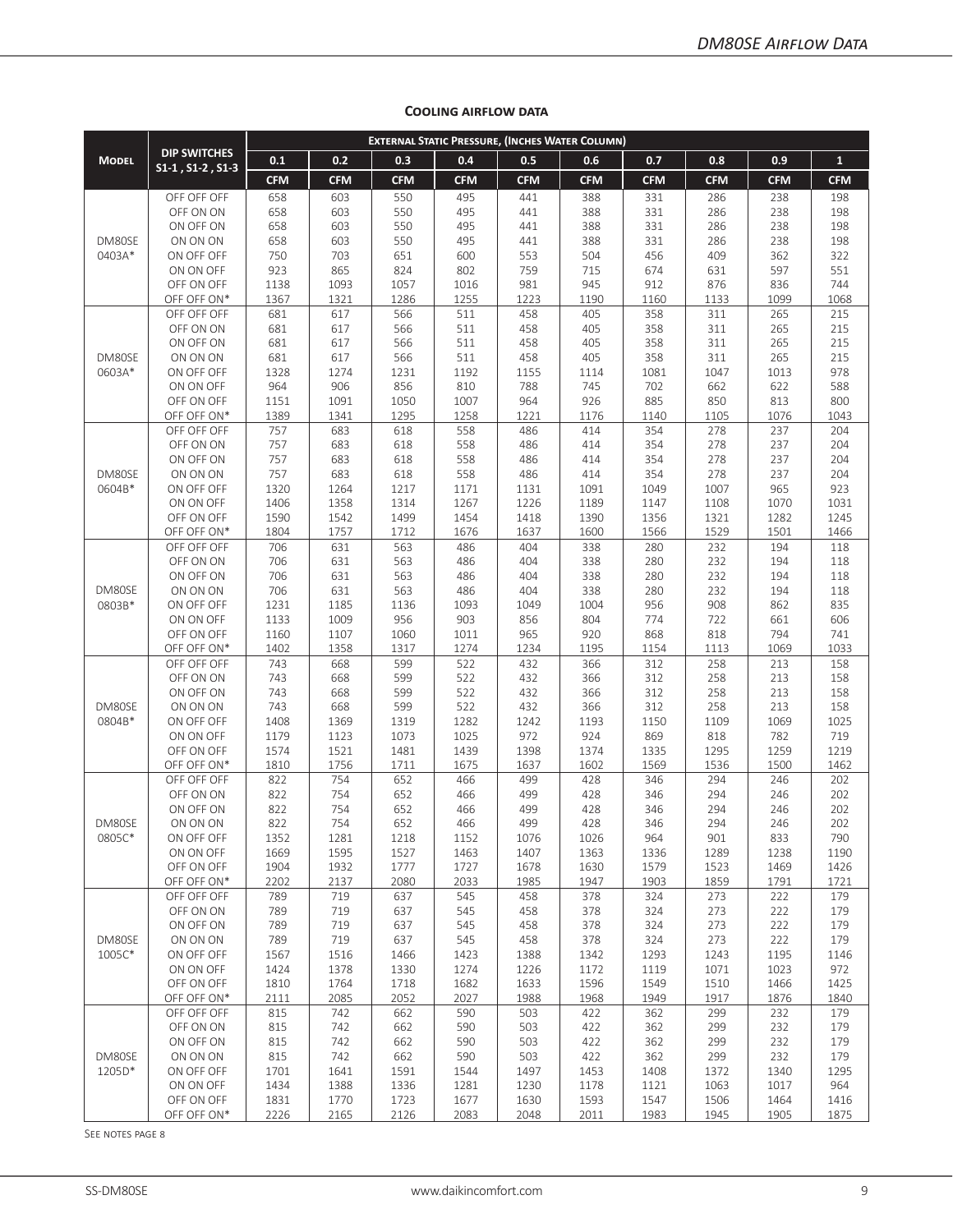|                  |                              | <b>EXTERNAL STATIC PRESSURE, (INCHES WATER COLUMN)</b> |             |            |             |            |             |            |             |            |             |            |             |            |             |            |             |
|------------------|------------------------------|--------------------------------------------------------|-------------|------------|-------------|------------|-------------|------------|-------------|------------|-------------|------------|-------------|------------|-------------|------------|-------------|
| <b>MODEL</b>     | <b>MOTOR</b><br><b>SPEED</b> | 0.1                                                    |             |            | 0.2         |            | 0.3         |            | 0.4         |            | 0.5         | 0.6        |             |            | 0.7         |            | 0.8         |
|                  |                              | <b>CFM</b>                                             | <b>RISE</b> | <b>CFM</b> | <b>RISE</b> | <b>CFM</b> | <b>RISE</b> | <b>CFM</b> | <b>RISE</b> | <b>CFM</b> | <b>RISE</b> | <b>CFM</b> | <b>RISE</b> | <b>CFM</b> | <b>RISE</b> | <b>CFM</b> | <b>RISE</b> |
|                  | OFF OFF                      | 668                                                    | 44          | 650        | 46          | 600        | 49          | 555        | 53          | 507        | 58          | 459        | 65          | 411        | 72          | 352        | 84          |
| DC80SF           | ON OFF*                      | 785                                                    | 38          | 754        | 39          | 736        | 40          | 690        | 43          | 650        | 46          | 604        | 49          | 565        | 52          | 527        | 56          |
| 0403A*           | ON ON                        | 862                                                    | 34          | 827        | 36          | 823        | 36          | 787        | 38          | 770        | 38          | 733        | 40          | 692        | 43          | 655        | 45          |
|                  | OFF ON**                     | 1104                                                   | N/A         | 1058       | N/A         | 1020       | N/A         | 1022       | N/A         | 1013       | N/A         | 981        | N/A         | 952        | N/A         | 918        | N/A         |
| DC80SF<br>0603A* | OFF OFF                      | 716                                                    | 62          | 647        | 69          | 592        | 75          | 541        | 82          | 478        | 93          | 420        | 106         | 368        | 121         | 296        | 150         |
|                  | ON OFF*                      | 1054                                                   | 42          | 1002       | 44          | 951        | 47          | 906        | 49          | 861        | 52          | 820        | 54          | 797        | 56          | 754        | 59          |
|                  | ON ON                        | 960                                                    | 46          | 900        | 49          | 854        | 52          | 802        | 55          | 782        | 57          | 735        | 60          | 695        | 64          | 639        | 70          |
|                  | OFF ON                       | 1160                                                   | N/A         | 1102       | N/A         | 1055       | N/A         | 1017       | N/A         | 970        | N/A         | 930        | N/A         | 891        | N/A         | 847        | N/A         |
|                  | OFF OFF                      | 784                                                    | 76          | 716        | 83          | 645        | 92          | 583        | 102         | 516        | 115         | 405        | 146         | 334        | 177         | 282        | 210         |
| DC80SF           | ON OFF*                      | 1295                                                   | 46          | 1252       | 47          | 1203       | 49          | 1153       | 51          | 1114       | 53          | 1071       | 55          | 1022       | 58          | 981        | 60          |
| 0804B*           | ON ON                        | 1401                                                   | N/A         | 1366       | N/A         | 1320       | N/A         | 1278       | N/A         | 1236       | N/A         | 1213       | N/A         | 1194       | N/A         | 1153       | N/A         |
|                  | OFF ON**                     | 1596                                                   | N/A         | 1553       | N/A         | 1512       | N/A         | 1491       | N/A         | 1450       | N/A         | 1411       | N/A         | 1388       | N/A         | 1347       | N/A         |
|                  | OFF OFF                      | 803                                                    | 92          | 719        | 103         | 631        | 117         | 540        | 137         | 471        | 157         | 337        | 220         | 298        | 249         | 265        | 280         |
| DC80SF           | ON OFF**                     | 1424                                                   | 52          | 1385       | 53          | 1332       | 56          | 1284       | 58          | 1229       | 60          | 1176       | 63          | 1130       | 66          | 1078       | 69          |
| 1005C*           | ON ON                        | 1626                                                   | N/A         | 1574       | N/A         | 1524       | N/A         | 1479       | N/A         | 1433       | N/A         | 1410       | N/A         | 1400       | N/A         | 1358       | N/A         |
|                  | OFF ON**                     | 1820                                                   | N/A         | 1769       | N/A         | 1726       | N/A         | 1685       | N/A         | 1642       | N/A         | 1603       | N/A         | 1557       | N/A         | 1521       | N/A         |

#### **CFM & Temperature Rise vs. External Static Pressure**

 $1$  at 0.5 $"$  ESP

**Notes**

- All furnaces ship as high-speed cooling and medium-speed heating. Installer must adjust blower cooling and heating speed as needed.
- For most jobs, about 400 CFM per ton when cooling is desirable.

• INSTALLATION IS TO BE ADJUSTED TO OBTAIN TEMPERATURE RISE WITHIN THE RANGE SPECIFIED ON THE RATING PLATE.

- This chart is for information only. For satisfactory operation, external static pressure must not exceed value shown on the rating plate.
- The dashed (----) areas indicate a temperature rise not recommended for this model.
- At higher altitudes, a properly derated unit will have approximately the same temperature rise at a particular CFM, while ESP at the CFM will be lower.

#### **Circulation airflow data**

|              |                                        | <b>EXTERNAL STATIC PRESSURE, (INCHES WATER COLUMN)</b> |            |            |            |            |            |            |            |            |              |  |  |
|--------------|----------------------------------------|--------------------------------------------------------|------------|------------|------------|------------|------------|------------|------------|------------|--------------|--|--|
| <b>MODEL</b> | <b>DIP SWITCHES</b><br>$S2-3$ , $S2-4$ | 0.1                                                    | 0.2        | 0.3        | 0.4        | 0.5        | 0.6        | 0.7        | 0.8        | 0.9        | $\mathbf{1}$ |  |  |
|              |                                        | <b>CFM</b>                                             | <b>CFM</b> | <b>CFM</b> | <b>CFM</b> | <b>CFM</b> | <b>CFM</b> | <b>CFM</b> | <b>CFM</b> | <b>CFM</b> | <b>CFM</b>   |  |  |
|              | OFF OFF*                               | 668                                                    | 650        | 600        | 555        | 507        | 459        | 411        | 352        | 291        | 259          |  |  |
| DC80SF       | ON OFF                                 | 785                                                    | 754        | 736        | 690        | 650        | 604        | 565        | 527        | 482        | 438          |  |  |
| 0403A*       | OFF ON                                 | 1104                                                   | 1058       | 1020       | 1022       | 1013       | 981        | 952        | 918        | 887        | 855          |  |  |
|              | ON ON                                  | 1348                                                   | 1294       | 1261       | 1250       | 1229       | 1233       | 1205       | 1182       | 1156       | 1129         |  |  |
|              | OFF OFF*                               | 716                                                    | 647        | 592        | 541        | 478        | 420        | 368        | 296        | 245        | 198          |  |  |
| DC80SE       | ON OFF                                 | 1054                                                   | 1002       | 951        | 906        | 861        | 820        | 797        | 754        | 704        | 660          |  |  |
| 0603A*       | OFF ON                                 | 1160                                                   | 1102       | 1055       | 1017       | 970        | 930        | 891        | 847        | 800        | 780          |  |  |
|              | ON ON                                  | 1411                                                   | 1356       | 1313       | 1272       | 1235       | 1198       | 1162       | 1127       | 1094       | 1063         |  |  |
|              | OFF OFF*                               | 784                                                    | 716        | 645        | 583        | 516        | 405        | 334        | 282        | 229        | 197          |  |  |
| DC80SE       | ON OFF                                 | 1295                                                   | 1252       | 1203       | 1153       | 1114       | 1071       | 1022       | 981        | 931        | 883          |  |  |
| 0804B*       | OFF ON                                 | 1596                                                   | 1553       | 1512       | 1491       | 1450       | 1411       | 1388       | 1347       | 1312       | 1272         |  |  |
|              | ON ON                                  | 1757                                                   | 1713       | 1691       | 1664       | 1625       | 1588       | 1552       | 1522       | 1488       | 1447         |  |  |
|              | OFF OFF*                               | 803                                                    | 719        | 631        | 540        | 471        | 337        | 298        | 265        | 217        | 174          |  |  |
| DC80SE       | ON OFF                                 | 1424                                                   | 1385       | 1332       | 1284       | 1229       | 1176       | 1130       | 1078       | 1018       | 923          |  |  |
| 1005C*       | OFF ON                                 | 1820                                                   | 1769       | 1726       | 1685       | 1642       | 1603       | 1557       | 1521       | 1478       | 1434         |  |  |
|              | ON ON                                  | 2235                                                   | 2185       | 2139       | 2108       | 2076       | 2032       | 2000       | 1964       | 1926       | 1896         |  |  |

SEE NOTES ABOVE

<sup>•</sup> CFM in chart is without filter(s). Filters do not ship with this furnace, but must be provided by the installer. If the furnace requires two return filters, this chart assumes both filters are installed.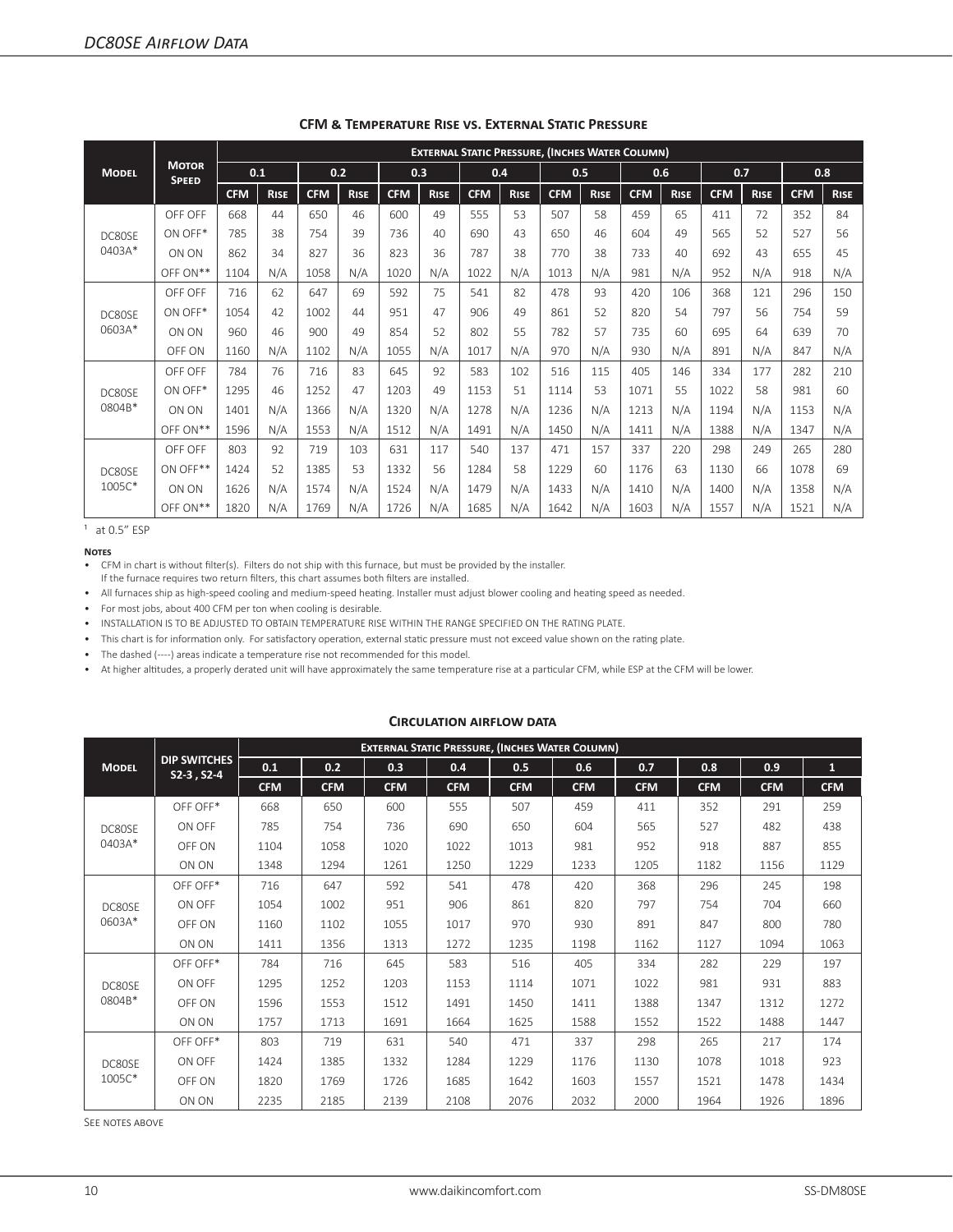|              |                                     | <b>EXTERNAL STATIC PRESSURE, (INCHES WATER COLUMN)</b> |            |            |            |            |            |            |            |            |              |  |  |
|--------------|-------------------------------------|--------------------------------------------------------|------------|------------|------------|------------|------------|------------|------------|------------|--------------|--|--|
| <b>MODEL</b> | <b>DIP SWITCHES</b><br>$S2-3, S2-4$ | 0.1                                                    | 0.2        | 0.3        | 0.4        | 0.5        | 0.6        | 0.7        | 0.8        | 0.9        | $\mathbf{1}$ |  |  |
|              |                                     | <b>CFM</b>                                             | <b>CFM</b> | <b>CFM</b> | <b>CFM</b> | <b>CFM</b> | <b>CFM</b> | <b>CFM</b> | <b>CFM</b> | <b>CFM</b> | <b>CFM</b>   |  |  |
|              | OFF OFF OFF                         | 668                                                    | 650        | 600        | 555        | 507        | 459        | 411        | 352        | 291        | 259          |  |  |
|              | OFF ON ON                           | 668                                                    | 650        | 600        | 555        | 507        | 459        | 411        | 352        | 291        | 259          |  |  |
|              | ON OFF ON                           | 668                                                    | 650        | 600        | 555        | 507        | 459        | 411        | 352        | 291        | 259          |  |  |
| DC80SE       | ON ON ON                            | 668                                                    | 650        | 600        | 555        | 507        | 459        | 411        | 352        | 291        | 259          |  |  |
| 0403A*       | ON OFF OFF                          | 785                                                    | 754        | 736        | 690        | 650        | 604        | 565        | 527        | 482        | 438          |  |  |
|              | ON ON OFF                           | 862                                                    | 827        | 823        | 787        | 770        | 733        | 692        | 655        | 614        | 582          |  |  |
|              | OFF ON OFF                          | 1104                                                   | 1058       | 1020       | 1022       | 1013       | 981        | 952        | 918        | 887        | 855          |  |  |
|              | OFF OFF ON*                         | 1348                                                   | 1294       | 1261       | 1250       | 1229       | 1233       | 1205       | 1182       | 1156       | 1129         |  |  |
|              | OFF OFF OFF                         | 716                                                    | 647        | 592        | 541        | 478        | 420        | 368        | 296        | 245        | 198          |  |  |
|              | OFF ON ON                           | 716                                                    | 647        | 592        | 541        | 478        | 420        | 368        | 296        | 245        | 198          |  |  |
|              | ON OFF ON                           | 716                                                    | 647        | 592        | 541        | 478        | 420        | 368        | 296        | 245        | 198          |  |  |
| DC80SE       | ON ON ON                            | 716                                                    | 647        | 592        | 541        | 478        | 420        | 368        | 296        | 245        | 198          |  |  |
| 0603A*       | ON OFF OFF                          | 1054                                                   | 1002       | 951        | 906        | 861        | 820        | 797        | 754        | 704        | 660          |  |  |
|              | ON ON OFF                           | 960                                                    | 900        | 854        | 802        | 782        | 735        | 695        | 639        | 601        | 563          |  |  |
|              | OFF ON OFF                          | 1160                                                   | 1102       | 1055       | 1017       | 970        | 930        | 891        | 847        | 800        | 780          |  |  |
|              | OFF OFF ON*                         | 1411                                                   | 1356       | 1313       | 1272       | 1235       | 1198       | 1162       | 1127       | 1094       | 1063         |  |  |
|              | OFF OFF OFF                         | 784                                                    | 716        | 645        | 583        | 516        | 405        | 334        | 282        | 229        | 197          |  |  |
|              | OFF ON ON                           | 784                                                    | 716        | 645        | 583        | 516        | 405        | 334        | 282        | 229        | 197          |  |  |
|              | ON OFF ON                           | 784                                                    | 716        | 645        | 583        | 516        | 405        | 334        | 282        | 229        | 197          |  |  |
| DC80SE       | ON ON ON                            | 784                                                    | 716        | 645        | 583        | 516        | 405        | 334        | 282        | 229        | 197          |  |  |
| 0804B*       | ON OFF OFF                          | 1295                                                   | 1252       | 1203       | 1153       | 1114       | 1071       | 1022       | 981        | 931        | 883          |  |  |
|              | ON ON OFF                           | 1401                                                   | 1366       | 1320       | 1278       | 1236       | 1194       | 1153       | 1112       | 1070       | 1025         |  |  |
|              | OFF ON OFF                          | 1596                                                   | 1553       | 1512       | 1491       | 1450       | 1411       | 1388       | 1347       | 1312       | 1272         |  |  |
|              | OFF OFF ON*                         | 1757                                                   | 1713       | 1691       | 1664       | 1625       | 1588       | 1552       | 1522       | 1488       | 1447         |  |  |
|              | OFF OFF OFF                         | 803                                                    | 719        | 631        | 540        | 471        | 337        | 298        | 265        | 217        | 174          |  |  |
|              | OFF ON ON                           | 803                                                    | 719        | 631        | 540        | 471        | 337        | 298        | 265        | 217        | 174          |  |  |
|              | ON OFF ON                           | 803                                                    | 719        | 631        | 540        | 471        | 337        | 298        | 265        | 217        | 174          |  |  |
| DC80SE       | ON ON ON                            | 803                                                    | 719        | 631        | 540        | 471        | 337        | 298        | 265        | 217        | 174          |  |  |
| 1005C*       | ON OFF OFF                          | 1424                                                   | 1385       | 1332       | 1284       | 1229       | 1176       | 1130       | 1078       | 1018       | 923          |  |  |
|              | ON ON OFF                           | 1626                                                   | 1574       | 1524       | 1479       | 1433       | 1400       | 1358       | 1309       | 1266       | 1218         |  |  |
|              | OFF ON OFF                          | 1820                                                   | 1769       | 1726       | 1685       | 1642       | 1603       | 1557       | 1521       | 1478       | 1434         |  |  |
|              | OFF OFF ON*                         | 2235                                                   | 2185       | 2139       | 2108       | 2076       | 2032       | 2000       | 1964       | 1926       | 1896         |  |  |

#### **Cooling airflow data**

 $1$  at 0.5" ESP

**Notes**

• CFM in chart is without filter(s). Filters do not ship with this furnace, but must be provided by the installer.

If the furnace requires two return filters, this chart assumes both filters are installed.

• All furnaces ship as high-speed cooling and medium-speed heating. Installer must adjust blower cooling and heating speed as needed.

• For most jobs, about 400 CFM per ton when cooling is desirable.

• INSTALLATION IS TO BE ADJUSTED TO OBTAIN TEMPERATURE RISE WITHIN THE RANGE SPECIFIED ON THE RATING PLATE.

• This chart is for information only. For satisfactory operation, external static pressure must not exceed value shown on the rating plate.

• The dashed (----) areas indicate a temperature rise not recommended for this model.

• At higher altitudes, a properly derated unit will have approximately the same temperature rise at a particular CFM, while ESP at the CFM will be lower.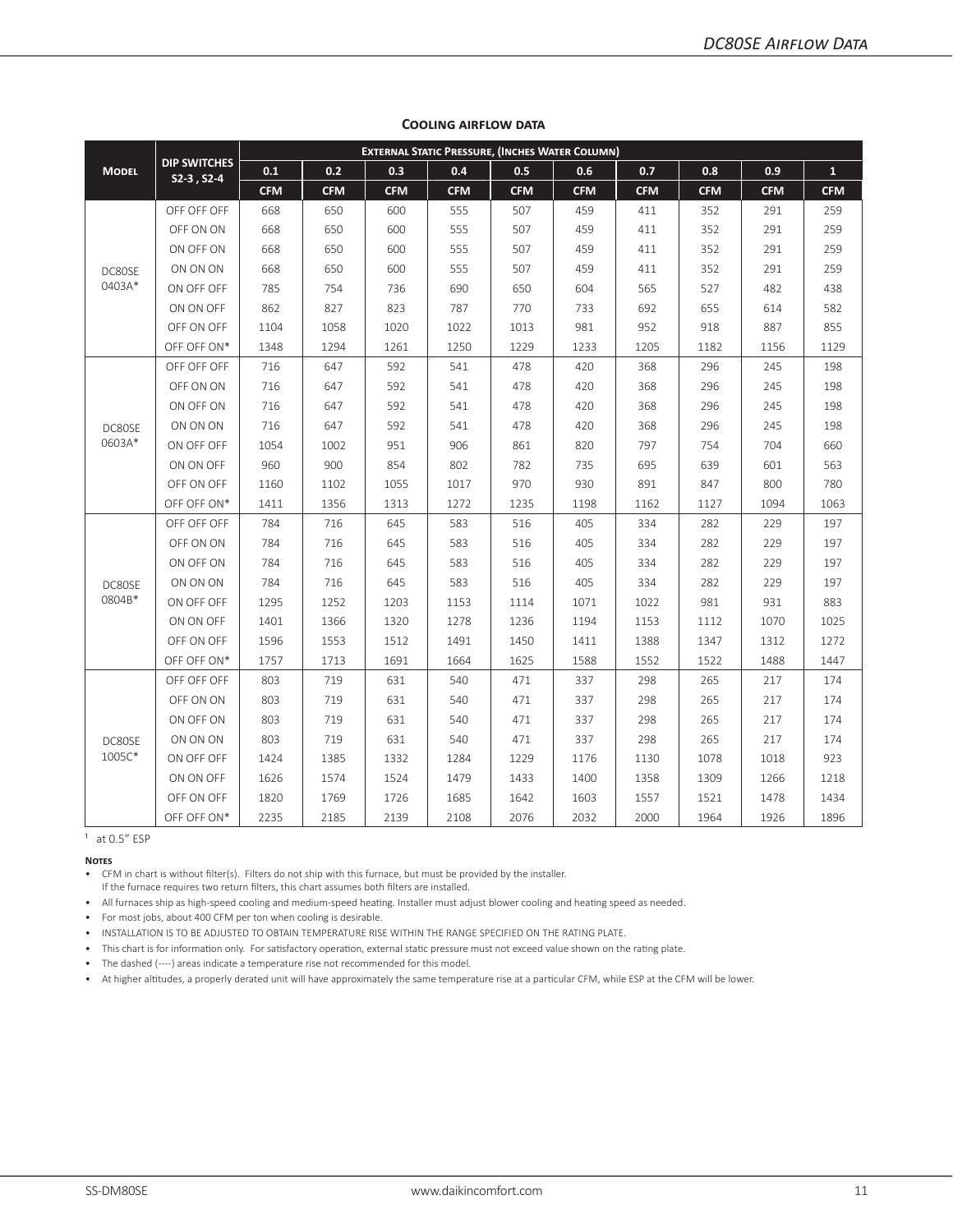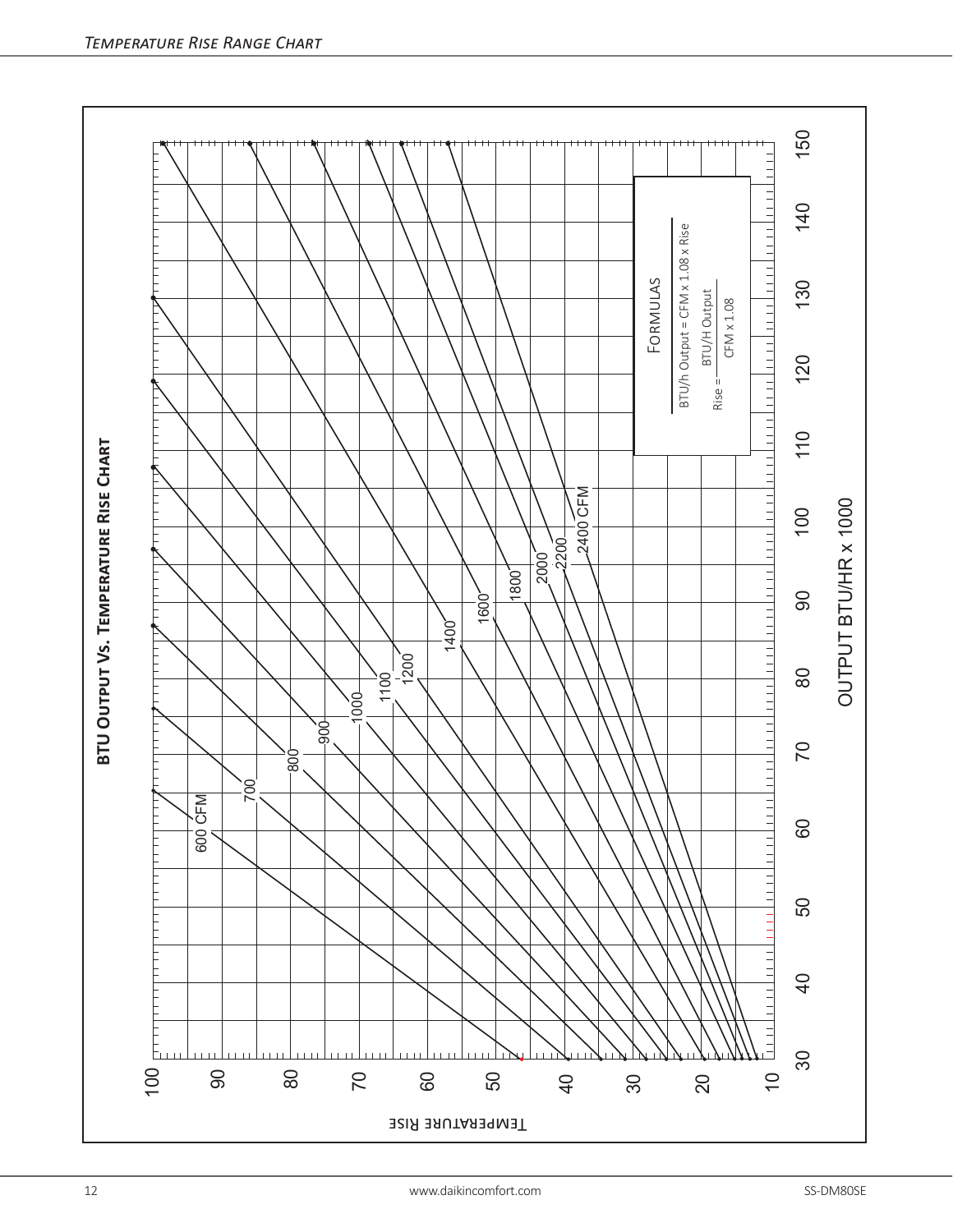



⚡

Wiring is subject to change. Always<br>refer to the wiring diagram on the<br>unit for the most up-to-date wiring.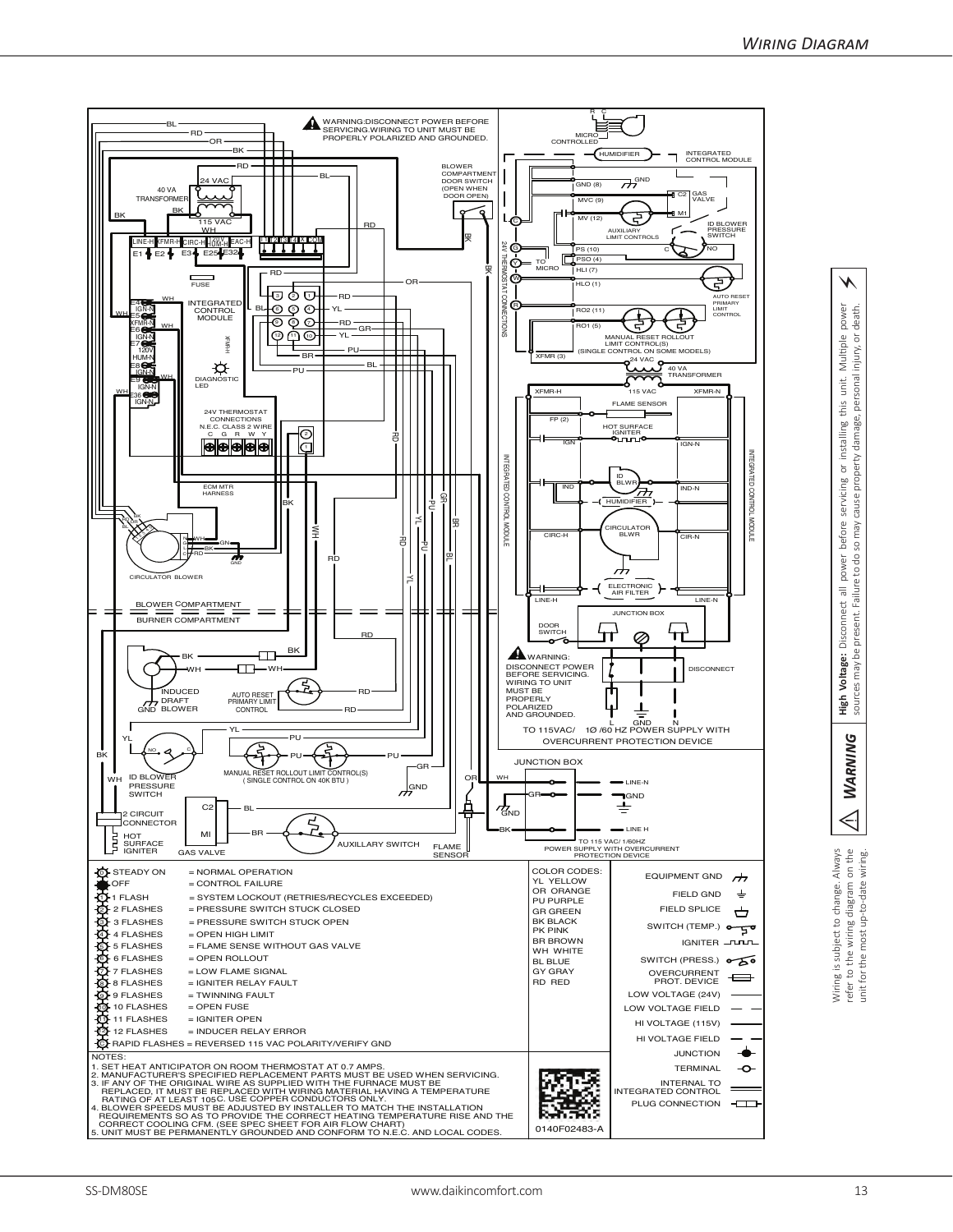| <b>MODEL</b>        | <b>DESCRIPTION</b>                                             |
|---------------------|----------------------------------------------------------------|
| $LPT-031$           | <b>IP Conversion Kit</b>                                       |
| HANG21              | High-Altitude Natural Gas Kit (5500+ ft)                       |
| AFF18-60A           | Fossil Fuel Kit                                                |
| MVK-01 <sup>2</sup> | Masonry Vent Kit                                               |
| MVK-02 <sup>2</sup> | Masonry Vent Kit (for DM80SE1205D and DM80SE1405D models only) |
| <b>TK-400</b>       | <b>Twinning Kit</b>                                            |

<sup>1</sup> White-Rodgers and Honeywell valves

² Upflow applications only

#### *Downflow Sub-base for:*

| <b>MODEL</b> | <b>DESCRIPTION</b> | DC80SE<br>00403A* | DC80SE<br>00603A* | DC80SE<br>00804B* | DC80SE<br>01005C* |
|--------------|--------------------|-------------------|-------------------|-------------------|-------------------|
| SBT14        | 14" Furnace        | ν                 | V                 | $- - -$           | $- - -$           |
| SBT17        | 171/2" Furnace     | $- - -$           | $- - -$           | V                 | $- - -$           |
| SBT21        | 21" Furnace        | $- - -$           | $- - -$           | ---               |                   |

#### *DM80SE Minimum Filter Sizes*

| MODEL #                        | <b>DM80SE</b>                                   | <b>DM80SE</b> | <b>DM80SE</b>                  | DM80SE | <b>DM80SE</b>                     | DM80SE                                          | DM80SE                                        |
|--------------------------------|-------------------------------------------------|---------------|--------------------------------|--------|-----------------------------------|-------------------------------------------------|-----------------------------------------------|
|                                | 0403A*                                          | 0603A*        | 0604B*                         | 0804B* | 0805C*                            | 1005C*                                          | 1205D*                                        |
| Filter Size (in <sup>2</sup> ) | (1) 16 x 25 (Side) or<br>$(1)$ 14 x 24 (Bottom) |               | $(1)$ 16 x 25 (Side or Bottom) |        | $(1)$ 16 x 25<br>(Side or Bottom) | (2) 16 x 25 (Side) or<br>$(1)$ 20 x 25 (Bottom) | (2) 16 x 25 (Side) or<br>(1) 24 x 24 (Bottom) |

Use 2 - 16 x 25 filters on side returns or 1 - 20 x 25 filter on bottom return if furnace is connected to a cooling unit over 4 tons nominal capacity. Note: Other size filters of equal or greater surface area may be used; filters may also be centrally located.

#### *DC80SE Minimum Filter Sizes*

| MODEL#                         | <b>DC80SE</b>                           | <b>DC80SE</b> | <b>DC80SE</b>                                  | <b>DC80SE</b>                              |  |
|--------------------------------|-----------------------------------------|---------------|------------------------------------------------|--------------------------------------------|--|
|                                | 0403A*                                  | 0603A*        | 0804B*                                         | 1005C*                                     |  |
| Filter Size (in <sup>2</sup> ) | (2) 10 x 20 or (1) 14 x 25 (Top Return) |               | $(2)$ 14 x 20 or<br>$(1)$ 16 x 25 (Top Return) | (2) 14 x 20 or<br>(1) 20 x 25 (Top Return) |  |

Note: Other size filters of equal or greater surface area may be used; filters may also be centrally located.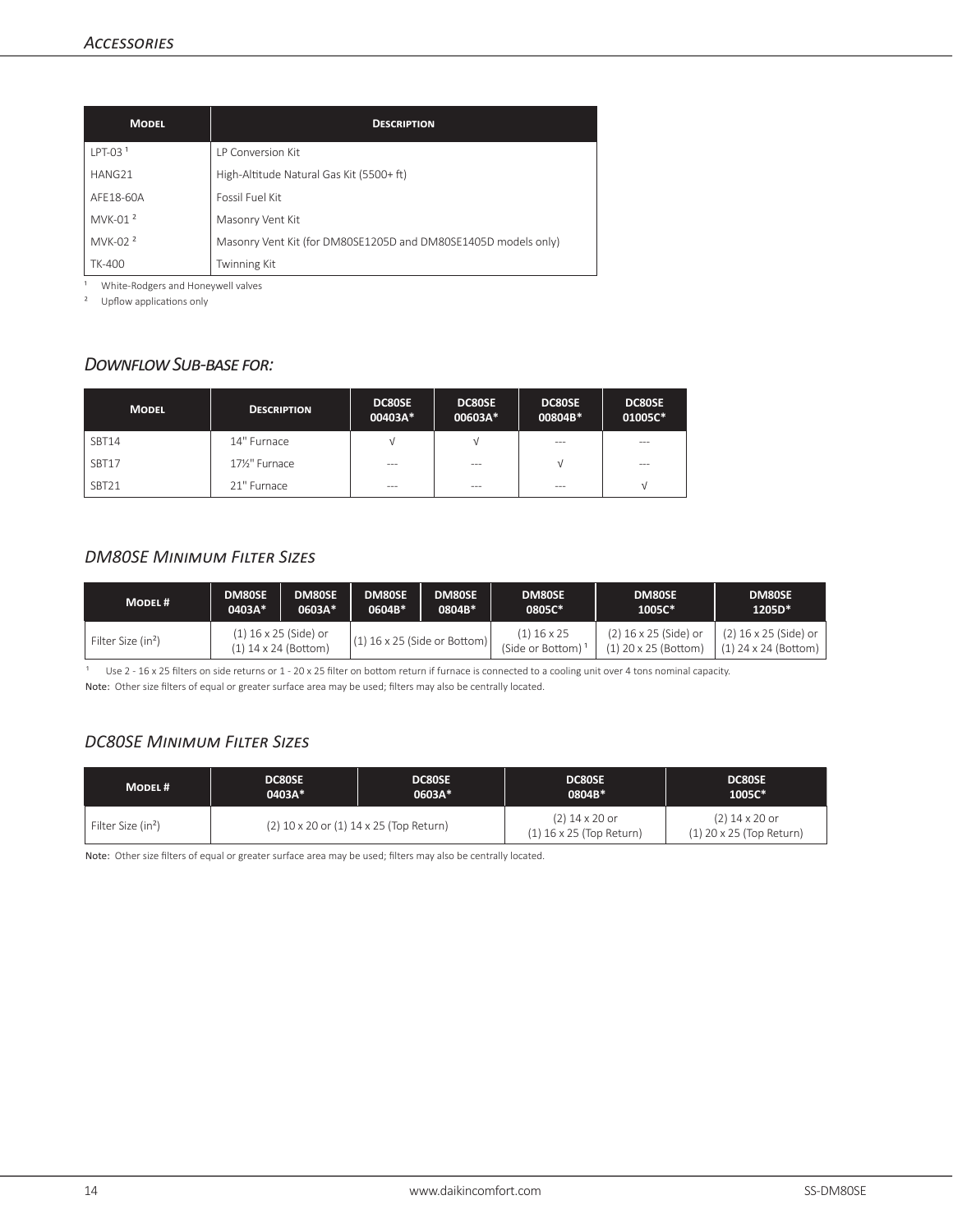| <b>NOTES</b> |  |
|--------------|--|
|              |  |
|              |  |
|              |  |
|              |  |
|              |  |
|              |  |
|              |  |
|              |  |
|              |  |
|              |  |
|              |  |
|              |  |
|              |  |
|              |  |
|              |  |
|              |  |
|              |  |
|              |  |
|              |  |
|              |  |
|              |  |
|              |  |
|              |  |